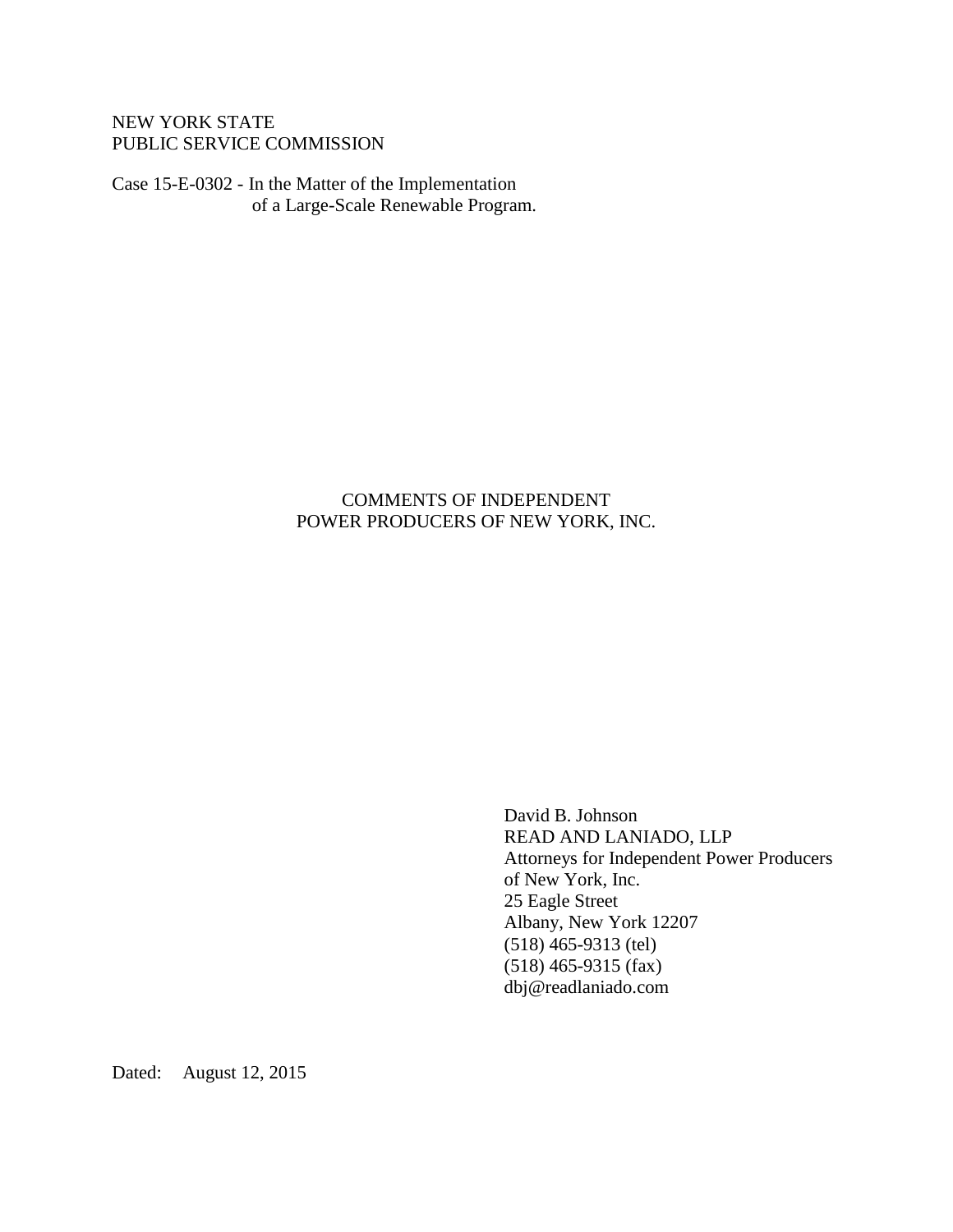### NEW YORK STATE PUBLIC SERVICE COMMISSION

Case 15-E-0302 - In the Matter of the Implementation of a Large-Scale Renewable Program.

### COMMENTS OF INDEPENDENT POWER PRODUCERS OF NEW YORK, INC.

# **I. INTRODUCTION**

 $\overline{a}$ 

On June 1, 2015, the New York State Energy Research and Development Authority ("NYSERDA") filed its report entitled "Large-Scale Renewable Energy Development in New York: Options and Assessment" ("Report") with the New York State Public Service Commission ("Commission") in the above-captioned case. Pursuant to the Secretary's notices soliciting, and extending the deadline to file, comments, Independent Power Producers of New York, Inc. ("IPPNY") hereby submits its comments on the Report.<sup>1</sup> IPPNY is a not-for-profit trade association representing the independent power industry in New York State. Its members include nearly 100 companies involved in the development, operation, and ownership of electric generators and the marketing and sale of electric power in New York's electricity markets.

In its Report, NYSERDA examines the benefits and drawbacks of a series of options to serve as the model for the continued development and procurement of large-scale renewable ("LSR") resources. Despite having already attracted nearly 1,900 MW of LSRs under the Renewable Portfolio Standard ("RPS") through a central procurement process conducted by NYSERDA for renewable energy attributes (referred to in the Report as renewable energy credits or RECs) utilizing fixed per kWh incentive payments under long-term contracts, NYSERDA suggests that changing market conditions require modifications to the current

<sup>&</sup>lt;sup>1</sup> IPPNY's comments do not necessarily reflect the views of individual members of IPPNY.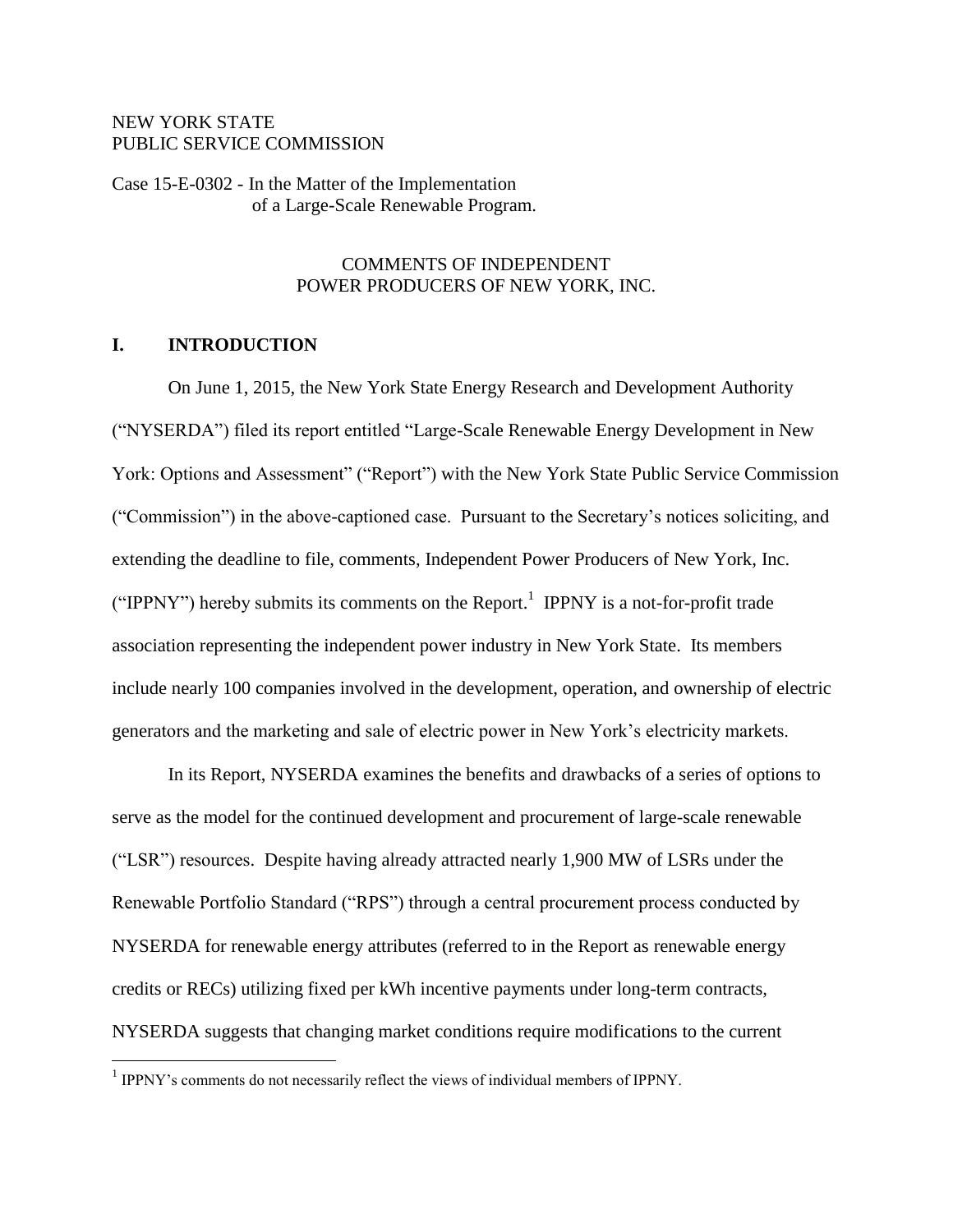approach to ensure LSR resources are procured at "the lowest possible cost while maximizing customer benefits, promoting competition, and animating voluntary markets for renewables to complement public investments."<sup>2</sup> Based on its evaluation criteria and financial modeling, NYSERDA states that the preferred mechanism to support the development of LSRs is an opensource solicitation model whereby a State entity would serve as the soliciting entity and electric distribution companies ("EDCs") would either enter into bundled long-term power purchase agreements ("PPAs") to purchase energy and RECs from private renewable developers or own renewable projects themselves.

At the outset, IPPNY notes that its fundamental interest is in the continued development and enhancement of reliable and efficient integrated regional wholesale competitive electricity markets. With respect to the LSR proceeding, IPPNY's interest lies mainly in ensuring that the Commission's LSR policies are developed in a manner that are consistent with, and do not undermine in any respect, the functioning of non-discriminatory, competitive energy markets in New York and its surrounding regions. As discussed below, IPPNY strongly opposes NYSERDA's proposal that EDCs own renewable generation because it would be a major step backward from years of Commission policy supporting robust competitive electricity markets in New York by generally prohibiting EDCs from owning generation.<sup>3</sup> Utility ownership of generation is contrary to the Commission's long-standing pro-competition policies implemented over the past twenty years that private investors have a greater incentive to lower costs than utilities under cost of service regulation, private investors and their shareholders should bear the

 $<sup>2</sup>$  Report at 2.</sup>

 $3$  The two exceptions to the Commission's policy were permitted based on the specific fact pattern presented as follows: (i) retention by Consolidated Edison Company of New York, Inc. ("Con Edison") of a "bundle" of generating assets to support its steam system operations; and (ii) the limited wind generation development found by the Commission to be required to support Iberdrola's acquisition of two of New York's distribution utilities.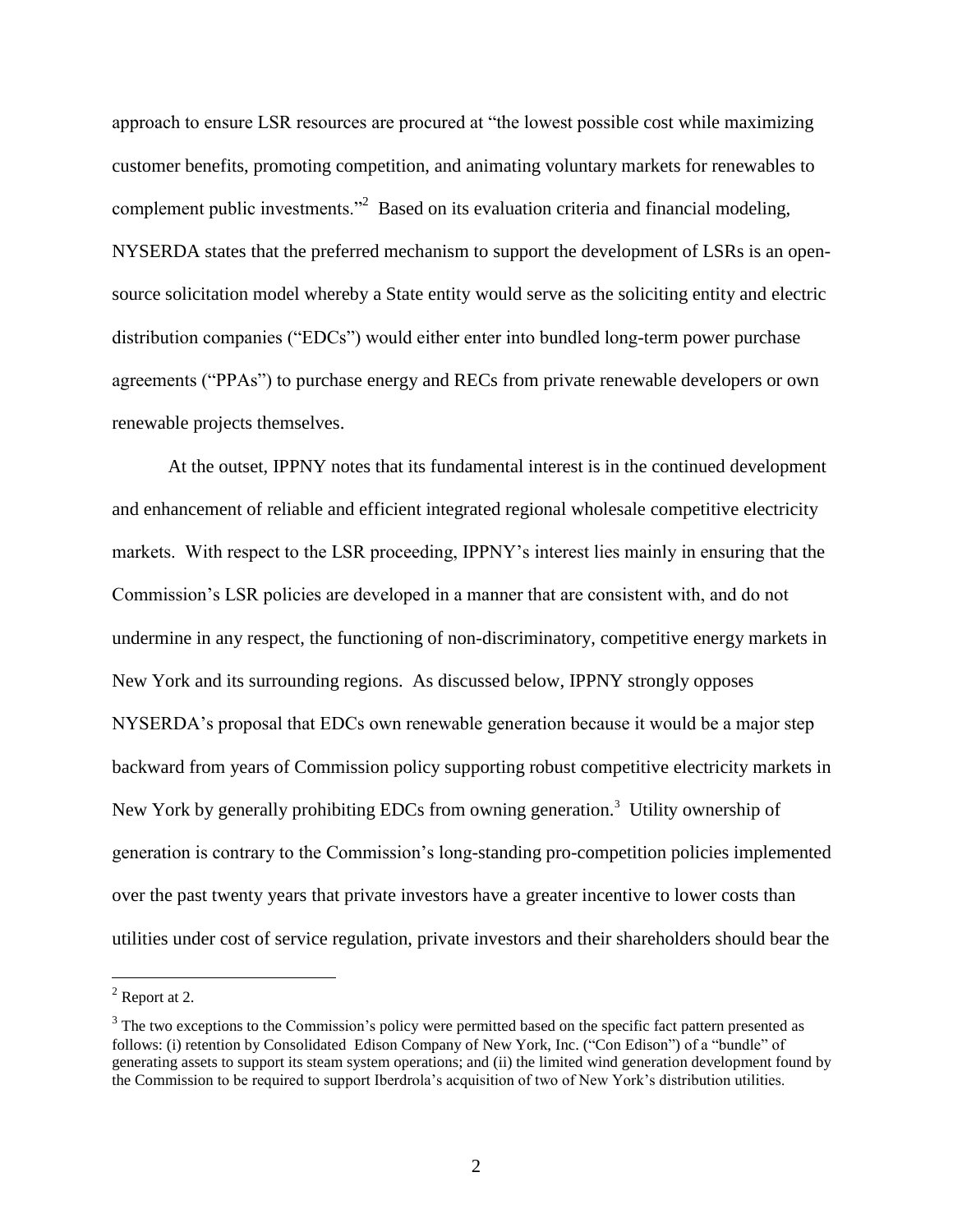risks of generation ownership and transmission and distribution ("T&D") should be separated from generation to eliminate the potential that T&D utilities that own generation could exercise vertical market power to the detriment of wholesale competitive electricity markets and consumers. 4

IPPNY also opposes NYSERDA's proposal that the State or EDCs be required to purchase energy from LSRs under bundled PPAs because, as IPPNY has long documented, bundled PPAs could insulate LSRs from competitive market price signals and harm the wholesale competitive electricity market. The procurement of LSRs with State incentives should not cause or contribute to out-of-merit dispatch or otherwise alter the current practice of operating the electric system on the basis of economic dispatch subject to meeting reliability concerns. Thus, any procurement obligation should continue to utilize the structure that has successfully been in place for a decade—RECs only purchased on a fixed-price basis—which could include the long-term REC only contracts that NYSERDA has used to date. If, however, the Commission decides to adopt procurement mechanisms that reduce energy price risk to LSR developers, it, at a minimum, must do so in a manner that does not interfere with a LSR developer's incentive to respond to market prices. As discussed below, these issues are complex and should be addressed through the issuance of a white paper followed by a technical conference and a comment period. Preliminarily, IPPNY would note an important component that must be considered is an indexed REC payment approach, which, on one hand, would capture broad market changes in the price of energy while, on the other hand, would continue to

<sup>4</sup> Case 96-E-0900 *et al.*, *In the Matter of Orange & Rockland Utilities, Inc.'s Plans for Electric Rate Restructuring Pursuant to Opinion 96-12,* Appendix I, Statement of Policy Regarding Vertical Market Power (July 17, 1998) ("VMP Order"); Appendix I ("VMP Statement").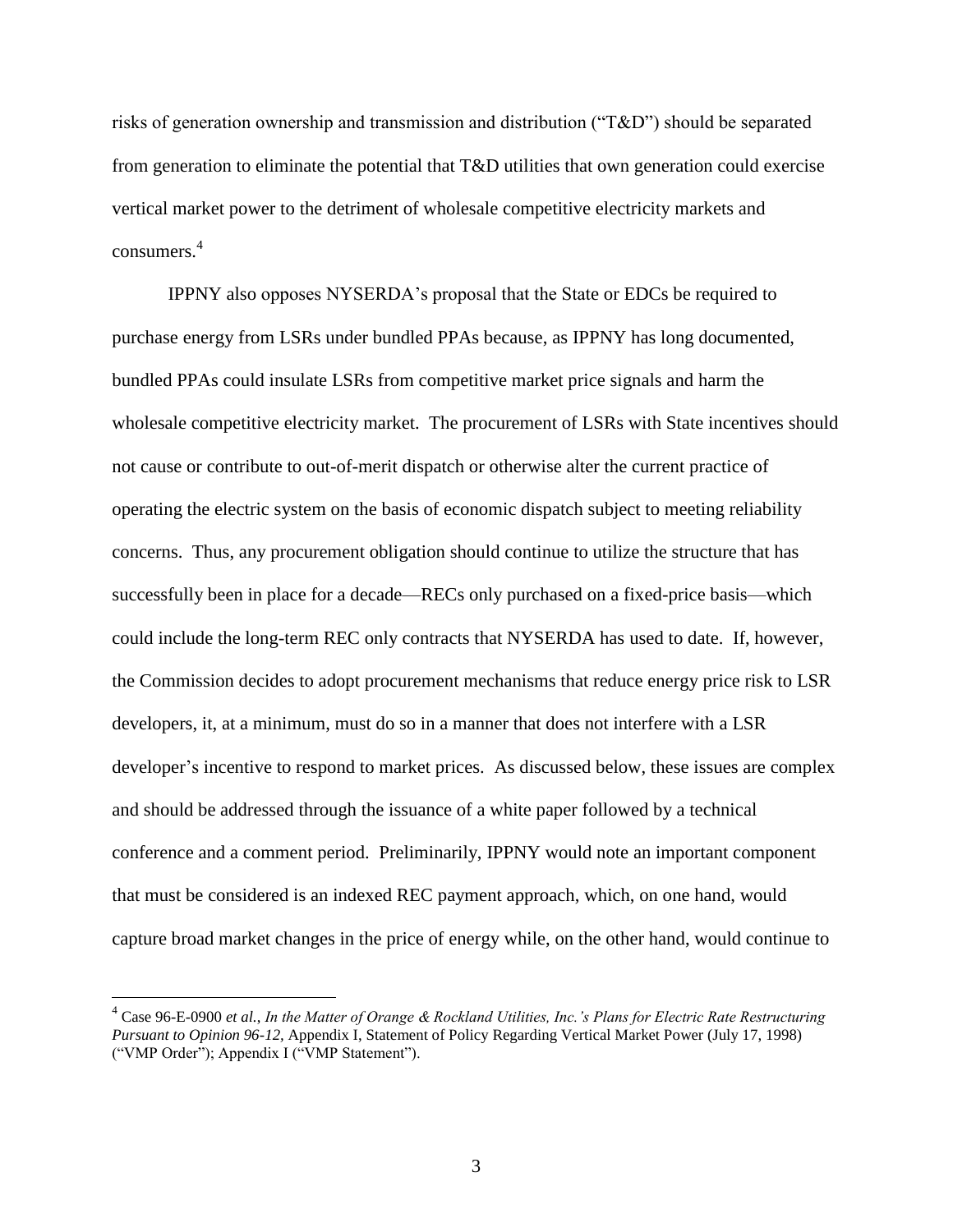encourage LSRs appropriately to respond to market prices—most importantly the need to reduce generation under conditions of negative prices of energy—in the same manner as traditional resources competing in the energy market.

A requirement that EDCs procure a percentage of their distribution customers' retail load, as measured through REC purchases from new and existing LSRs from an open, competitive, tradable REC market and through long-term contracts will ensure that renewable resources are responsive to changing energy prices and best achieve the State's renewable energy goals by providing certainty to investors that the State will provide incentives to meet defined targets. IPPNY also supports NYSERDA's proposal to provide State incentives to so-called legacy (such as hydro and wind) LSRs to ensure that their attributes remain in the State and count toward meeting the State's public policy goals. All privately owned generation facilities that currently count toward the New York RPS target (including baseline resources) should be eligible for State incentives in the future.

## **II. THE COMMISSION MUST NOT WEAKEN ITS LONG-STANDING POLICY PROHIBITING EDCS FROM OWNING GENERATION.**

NYSERDA presented three options of how financing and development of new LSR could be achieved. Under the guise of recommending "flexible procurements to foster competition and ensure the selection of the lowest-cost projects,"<sup>5</sup> NYSERDA argues that "greater competition" among all types of project developers and owners is likely to result in the selection of the lowestcost projects."<sup>6</sup> While acknowledging that its "current financial analysis shows privately-owned projects with bundled PPAs deliver the lowest-cost solution and that financial tools such as

 $<sup>5</sup>$  Report at 126.</sup>

<sup>6</sup> *Id.*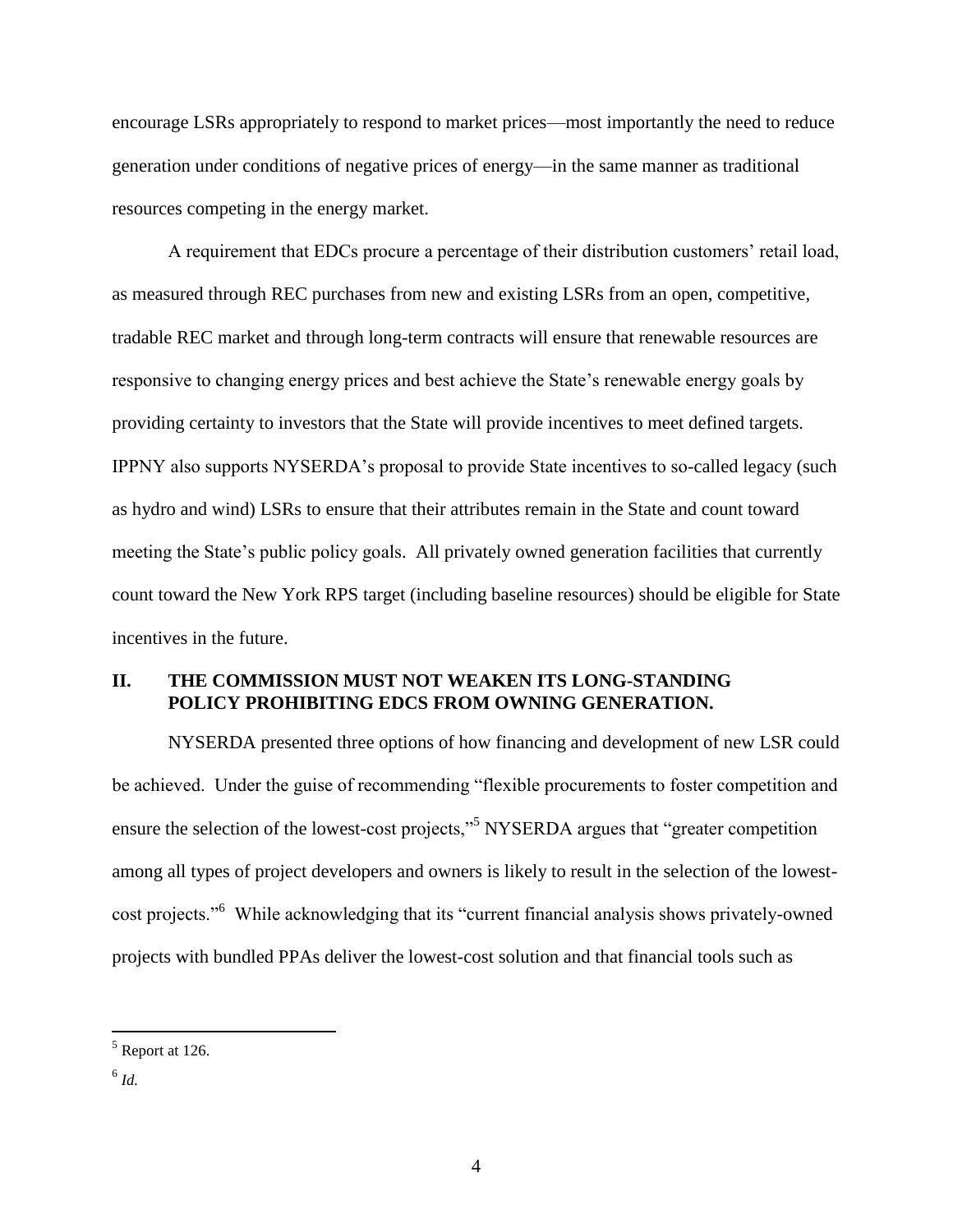YieldCos can drive costs down further,"<sup>7</sup> NYSERDA nevertheless theorizes that at some future time circumstances may exist "where Utility-Owned Generation ("UOG") of LSR could achieve the lowest costs."<sup>8</sup>

Of specific concern is what NYSERDA calls "open-source solicitations" under Option 3. These open-source solicitations would feature "head-to-head competition between proposals for PPAs and utility-owned generation."<sup>9</sup> According to NYSERDA, these "open-source solicitations will tend to stimulate broader market participation and competition, and under certain circumstances may be expected to produce more renewable generation at lower cost."<sup>10</sup> NYSERDA further claims that UOG "may have advantages with respect to terminal value ordinarily not present under PPAs where the generation owner owns a project's terminal value (which may be positive or negative, but is likely to be positive)."<sup>11</sup>

NYSERDA states that a key issue for further consideration "is whether utilities should be permitted to own LSR projects and compete with privately-owned projects in an open-source solicitation."<sup>12</sup> While NYSERDA freely admits that UOG presents issues "of comparability and potential bias in evaluation and selection" and "risk transfer to ratepayers,"<sup>13</sup> it summarily dismisses these issues without providing any meaningful analysis. It merely claims that these issues can be mitigated by State oversight and the retention of independent experts. Similarly, NYSERDA outright ignores the importance of years of Commission policy and precedent

- <sup>10</sup> *Id*. at 16.
- $11$  *Id.* at 90.

 7 *Id.*

<sup>8</sup> *Id.* at 4.

<sup>9</sup> *Id*. at 11.

 $12 \, H$ 

<sup>13</sup> *Id*. at 17.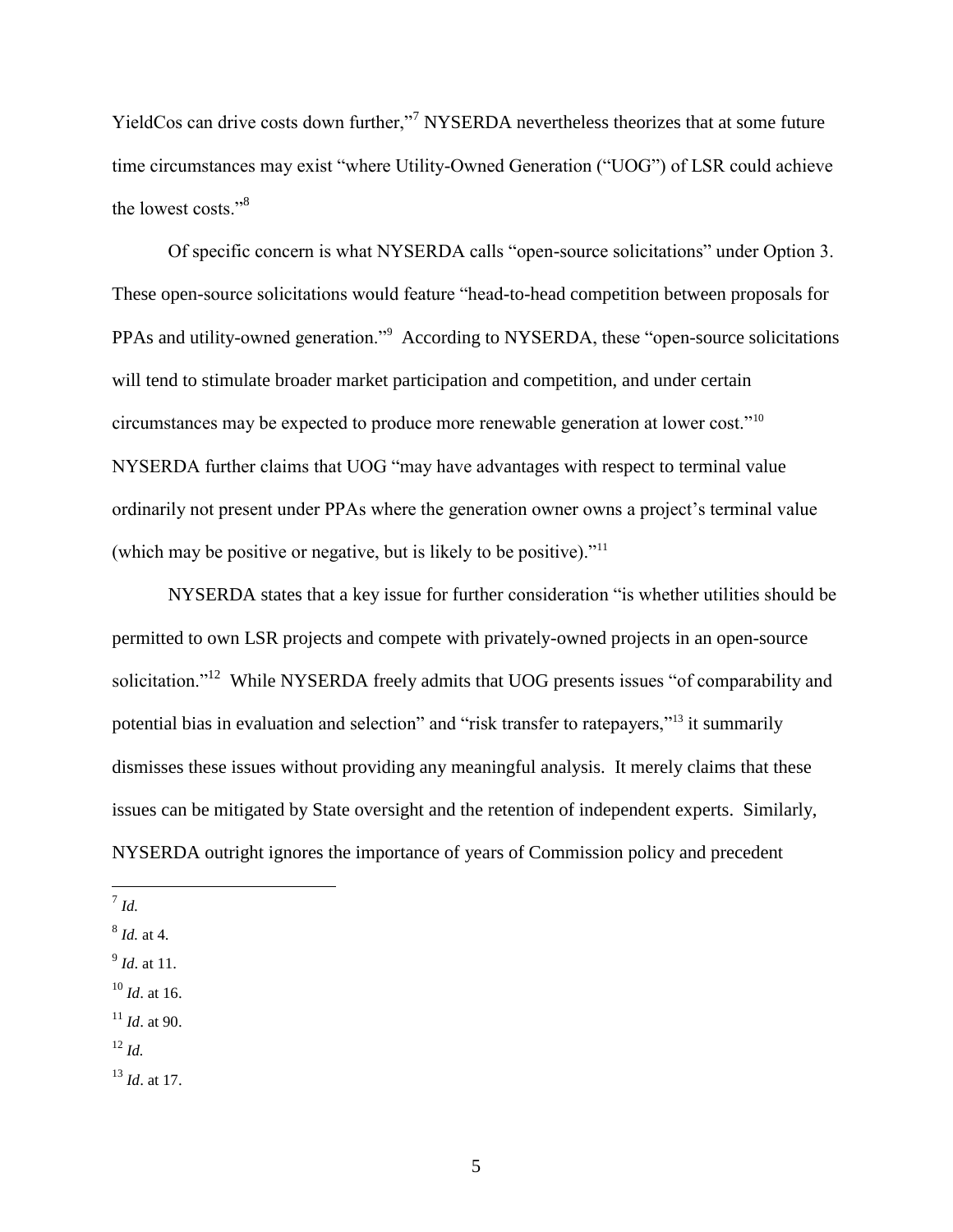regarding vertical market power ("VMP") by providing no analysis on VMP concerns associated with UOG. Its only reference to VMP concerns is its single statement that such issue "may call for modifications to existing restrictions on utility generation asset ownership."<sup>14</sup>

As the Commission has found and IPPNY has consistently demonstrated in various proceedings,<sup>15</sup> energy services should be provided cost-effectively by private developers on a competitive basis rather than by EDCs through rate-of-return regulation. This approach ensures that private investors, not captive ratepayers, bear investment risks and that uneconomic projects—whose suppressive impacts may harm the private developers that must rely on competitive markets for their survival—are not developed. It also ensures that EDCs are not able to exercise VMP to the detriment of competitive markets and consumers. The Commission should reaffirm its commitment to these principles by continuing its long-standing prohibition on UOG.

#### **A. UOG Shifts Investment Risks Back to Captive Ratepayers.**

Market-based mechanisms are the best means of procuring resources and services in the most efficient manner. In its seminal opinion issued in 1996 to introduce competitive electric markets in New York State, the Commission adopted its policy endorsing, *inter alia*, the creation of a competitive wholesale generation market.<sup>16</sup> In Opinion 96-12, the Commission determined that competitors would have a greater incentive to lower costs than utilities under a cost-of-

<sup>14</sup> *Id*.

<sup>15</sup> *See* Case 14-E-0302, *Petition of Consolidated Edison Company of New York, Inc. for Approval of Brooklyn Queens Demand Management Program*, Comments of Independent Power Producers of New York, Inc. (Oct. 6, 2014), at 2–3, 14–15; Case 14-M-0101, *Proceeding on Motion of the Commission in Regard to Reforming the Energy Vision*, IPPNY Comments (Sept. 22, 2014), at 6, 12–15; Case 14-M-0101, *supra*, IPPNY Comments (July 18, 2014), at 8–16.

<sup>16</sup> Cases 94-E-0952 et al., *In the Matter of Competitive Opportunities Regarding Electric Service*, Opinion and Order Regarding Competitive Opportunities for Electric Service, Opinion 96-12 (May 20, 1996), at 32 ("Opinion 96-12").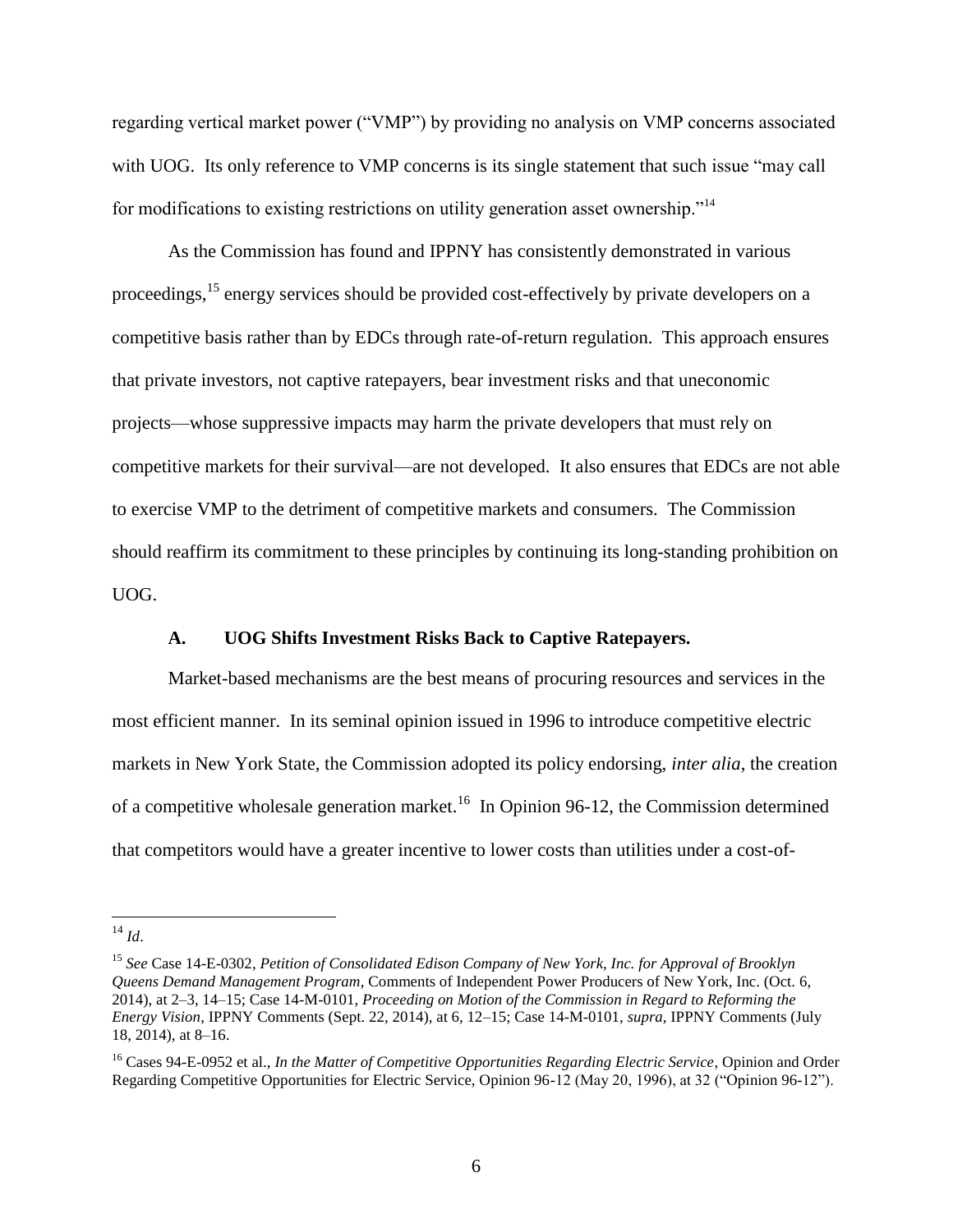service regulatory regime, which would inure to the benefit of New York's consumers.<sup>17</sup> The Commission also recognized in Opinion 96-12 that the most efficient means of selecting new resources is via the competitive market. Further, the Commission found that one of the primary benefits of competitive markets is that investment risks would shift from captive utility ratepayers to private investors.

If EDCs are allowed to develop or acquire an interest in cost-of-service, rate-regulated LSR, ratepayers ultimately will be put back in the position of being at risk to shoulder the cost overruns of such projects. As history demonstrates, the risk of such cost overruns is very real. For example, Con Edison's East River Repowering Project, prompted by needs on Con Edison's steam system, had an initial estimated cost of \$406 million. However, ratepayers were required to bear final costs of \$788.3 million, almost a 100% overrun of original cost estimates.<sup>18</sup> Similarly, Rochester Gas and Electric Corporation's ("RGE") construction of its Rochester Transmission Project (albeit a transmission project) was projected to cost approximately \$75.4 million when initially authorized.<sup>19</sup> The estimates subsequently ballooned to \$125 million, a 60% increase. In the case of a merchant LSR facility, private investors bear the risk of loss, not consumers. Because they do not have the luxury of an assured regulated revenue steam to cover their costs, they are forced to be more efficient. Problems such as cost overruns and negative impacts on the competitive markets can be avoided by continuing to prohibit EDCs from owning cost-of-service, rate-regulated generation assets.

<sup>17</sup> *Id.* at 30.

<sup>18</sup> Case 05-S-1376, *Proceeding on Motion of the Commission as to the Rates, Charges, Rules and Regulations of the Consolidated Edison Company of New York. Inc. for Steam Service*, Order Determining Revenue Requirement and Rate Design (Sept. 22, 2006), at 6.

<sup>19</sup> Case 03-T-1385, *Rochester Gas and Electric Corporation,* Order Granting Certificate of Environmental Compatibility and Public Need (Dec. 16, 2004), at 6.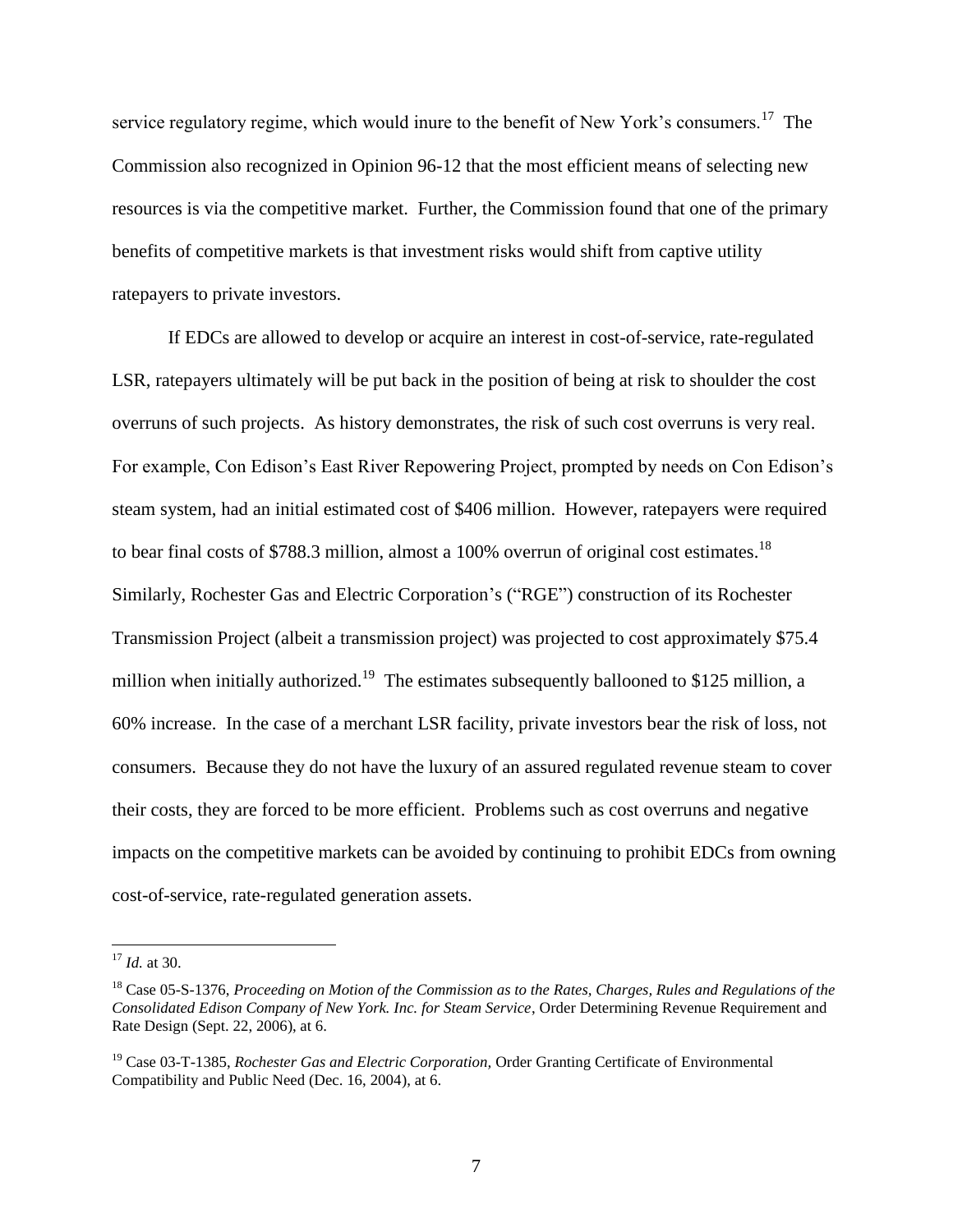#### **B. UOG Chills Private Investment.**

The Commission's decision almost two decades ago to restructure New York's energy markets from vertically integrated monopolies to a competitive wholesale and retail market structure was based on the fundamental economic principle that competition brings forth efficiencies, technical advancements, savings, and other benefits, which are unlikely to occur as effectively, if at all, absent the motivation provided by such markets.<sup>20</sup> The results that have been obtained since the Commission took this step demonstrate that the Commission's reasoning was sound. Competitive electric markets have led to more efficient operations, supporting lower utility bills for customers, a better climate for companies seeking to do business in the State, and a healthier state economy overall.

LSR developers should be required to compete with each other to provide products that benefit consumers at a lower cost than can be provided by EDCs. If EDCs are allowed to own LSR and recover costs via cost-of-service rates, it will not only harm the competitive electric markets in the State, as discussed below, but will also chill merchant entrants' future investment in the State, which would do immense harm to the market. As private investment is discouraged, EDCs, which are typically unresponsive to price efficiencies and reluctant to innovate, will dominate the development of LSRs. Once this cycle begins, it will become a self-fulfilling prophecy. Less merchant involvement will produce more monopoly domination, which, in turn, will produce even less merchant investment.

It is impossible to fairly compare the costs and benefits of a proposed project that will obtain cost-of-service, rate-based recovery with a private developer's proposed project that must rely on REC payments and market revenues for cost recovery. NYSERDA's proposed open-

<sup>20</sup> *Id*. at 26.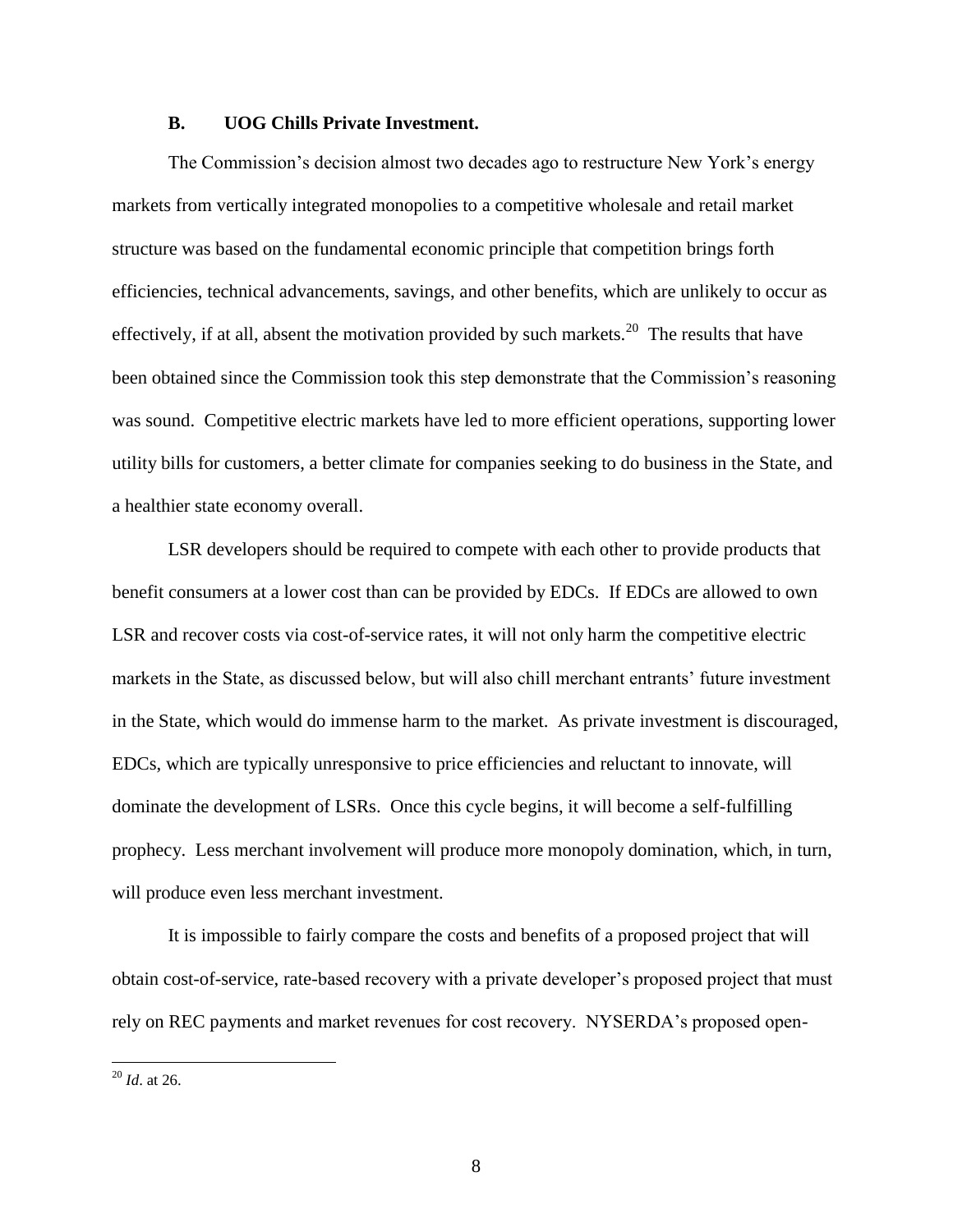source solicitation will not result in an even playing field for developers and UOG. A project that is willing to cap the total cost exposure to consumers through a combination of REC and market revenues would ultimately be more beneficial to customers than a cost-based solution that may have a lower initial cost estimate (making it *appear* to be the better choice) but also retains the ability to seek recovery of all costs without limitation. To ensure competing bids are evaluated fairly, the Commission should require that developers of LSR projects offer firm per kWh bids that cap consumers' exposure to project costs. The structure proposed by NYSERDA would provide EDCs the perverse incentive to underbid their projects and have them selected, only to later recover any cost overruns through rates. This structure does not allow for true competition between private developers and UOG because the former would be bound by their bids whereas the latter would not.

In addition, it will be impossible to ensure that EDCs will accurately disclose all of the benefits a renewable project will provide to their T&D systems. For example, an EDC could underbid a non-EDC project because it alone knows that its project will delay needed upgrades to its T&D system and can redirect those "savings" to the project that will otherwise reduce the EDC's costs and allow it to offer a lower bid. Non-EDCs will be at an obvious disadvantage in bidding against EDCs if non-utilities, which have far less knowledge of the T&D system than the EDCs that own and operate the systems, are unable to reflect these cost savings in their bids. Therefore, to ensure that EDCs have no incentive to hide their T&D system cost savings that will result from a LSR project and to promote a level playing field generally, EDCs should be ineligible from participating in LSR solicitations.

The Commission has already considered and rejected a proposal to allow EDCs to own renewable generation. During the 2009 RPS review, the Commission rejected the establishment

9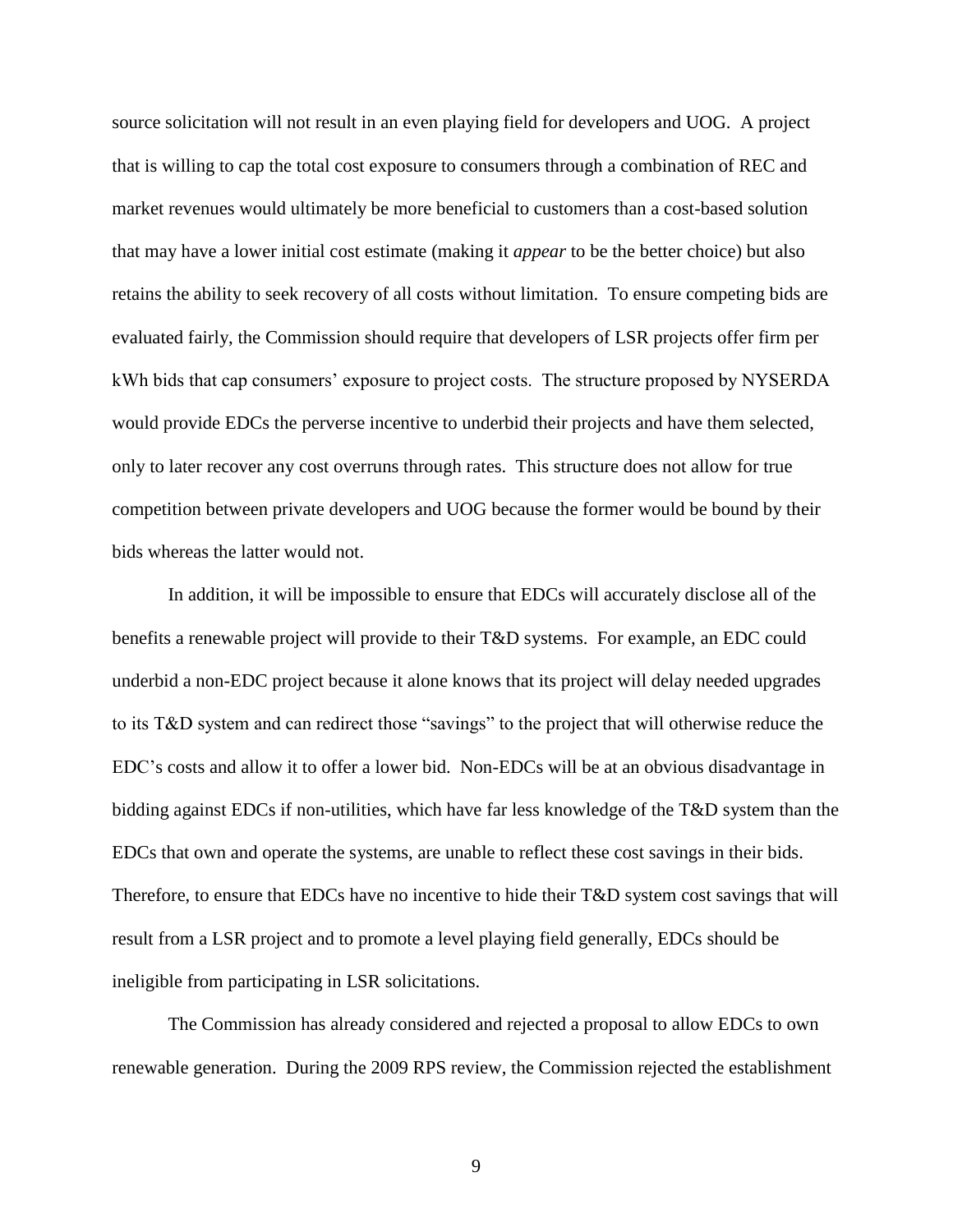of a new "Utility-Sited Tier" to promote small, utility solar photovoltaic facilities that integrate renewable energy generation into the distribution system at strategic locations.<sup>21</sup> Just recently, the Commission reaffirmed its policy prohibiting EDCs from owning small-scale renewables, except in very limited circumstances, in its Reforming the Energy Vision ("REV") policy order. The Commission ruled that "a basic tenet underlying REV is to use competitive markets and risk based capital as opposed to ratepayer funding as the source of asset development. On an ex ante basis, utility ownership of DER conflicts with this objective and for that reason alone is problematic."<sup>22</sup> Consequently, the Commission established the "general rule" that "utility ownership of DER will not be allowed unless markets have had an opportunity to provide a service and have failed to do so in a cost-effective manner."<sup>23</sup>

No such failure has been demonstrated with respect to LSRs. To the contrary, the Report describes the previous NYSERDA RPS solicitations as having been highly competitive and successful. There has been no showing that private developers competing to develop LSRs cannot meet the State's LSR goals at lowest cost. Indeed, NYSERDA previously has confirmed through its analysis that privately-owned projects are the lowest cost solutions.<sup>24</sup> The experience to date has been that private investment has responded to the call for the development of renewable resources. This experience should continue to guide the structure and rules for LSR ownership.

<sup>21</sup> Case 03-E-0188, *Proceeding on Motion of the Commission Regarding a Retail Renewable Portfolio Standard*, Order Authorizing Customer-Sited Tier Program Through 2015 and Resolving Geographic Balancing and Other Issues Pertaining to the RPS Program (Apr. 2, 2010), at 34–35.

<sup>&</sup>lt;sup>22</sup> Case 14-M-0101, *supra*, Order Adopting Regulatory Policy Framework and Implementation Plan (Feb. 26, 2015), at 67.

<sup>23</sup> *Id.* at 68.

<sup>&</sup>lt;sup>24</sup> Case 03-E-0188, *supra*, Order Authorizing Customer-Sited Tier Program Through 2015 and Resolving Geographic Balancing and Other Issues Pertaining to the RPS Program (Apr. 2, 2010), at 34–35.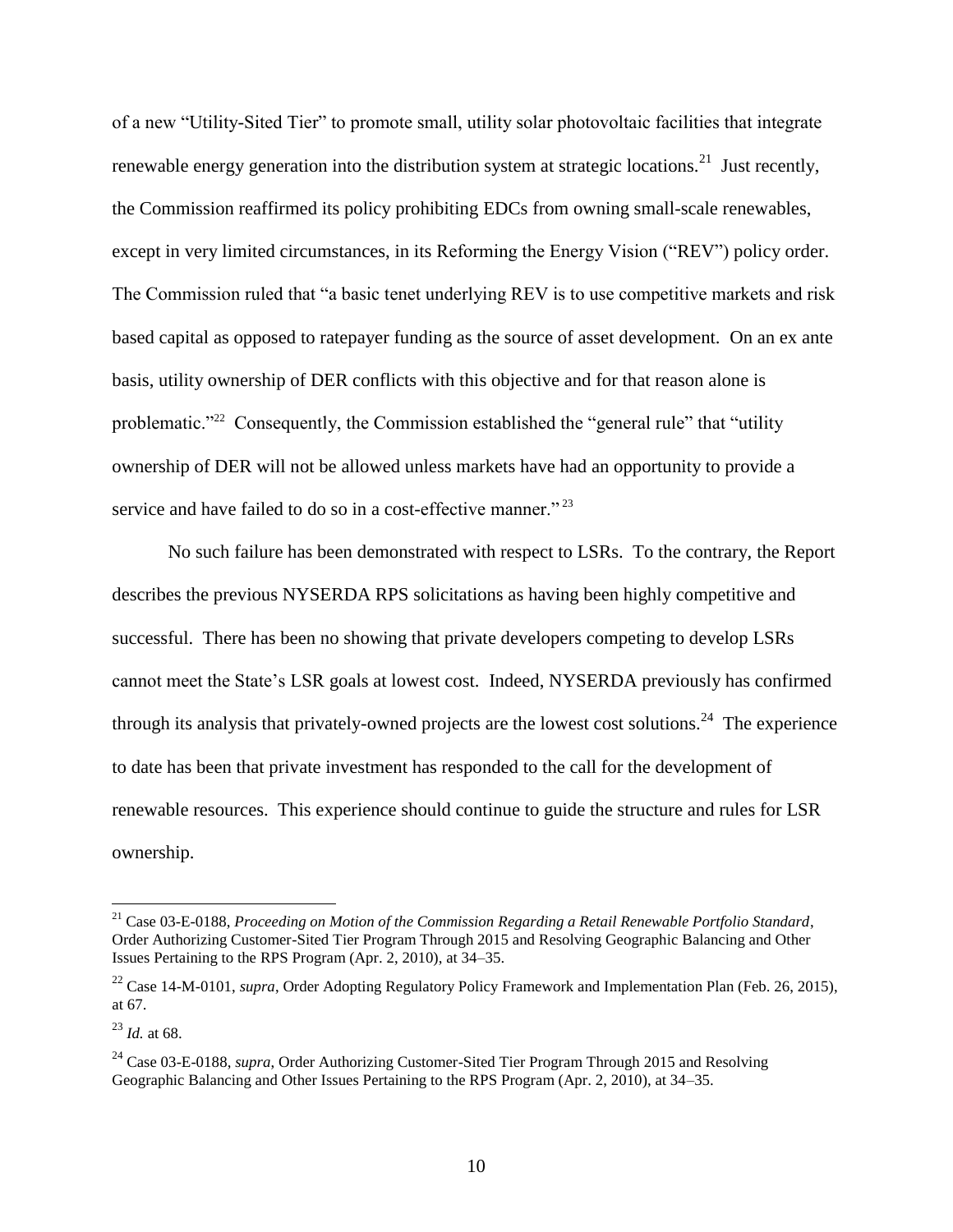### **C. The Commission Determined that the Most Effective Way to Allay VMP Concerns Arising from UOG Is to Prohibit UOG.**

The Commission's VMP Policy "established a rebuttable presumption that ownership of generation by an affiliate of a utility would unacceptably exacerbate the potential for vertical market power."<sup>25</sup> Consistent with long-standing Commission policy, EDCs should continue to be proscribed from owning generation in New York State, including LSR. IPPNY has been a strong supporter of the VMP Policy Statement, which requires the separation of generation from EDCs to eliminate the potential that EDCs that own generation could exercise VMP to the detriment of wholesale competitive electricity markets and consumers.<sup>26</sup> The Commission's VMP Policy Statement assures energy market participants considering doing business or making further investments in the State that the Commission is committed to a competitive electric market. The Commission stated: "[v]ertical market power occurs when an entity that has market power in one stage of the production process leverages that power to gain advantage in a different stage of the production process. A [EDC] with an affiliate owning generation may, in certain circumstances, be able to adversely influence prices in that generator's market to the advantage of the combined operation."<sup>27</sup>

The Commission identified the potential for VMP in two instances. First, VMP could be exercised when an EDC owns generation in its own service territory. The Commission was concerned that the EDC could use its control of the T&D system to favor its own generation or thwart its competition by either lowering competitors' revenues or raising their costs. Second,

<sup>25</sup> Cases 96-E-0900 et al*.*, *In the Matter of Orange & Rockland Utilities, Inc.'s Plans for Electric Rate Restructuring Pursuant to Opinion 96-12*, Statement of Policy Regarding Vertical Market Power (July 17, 1998), App. I, at 1–2 ("VMP Policy Statement").

<sup>26</sup> *Id.*

<sup>27</sup> *Id.* App. I, at 1.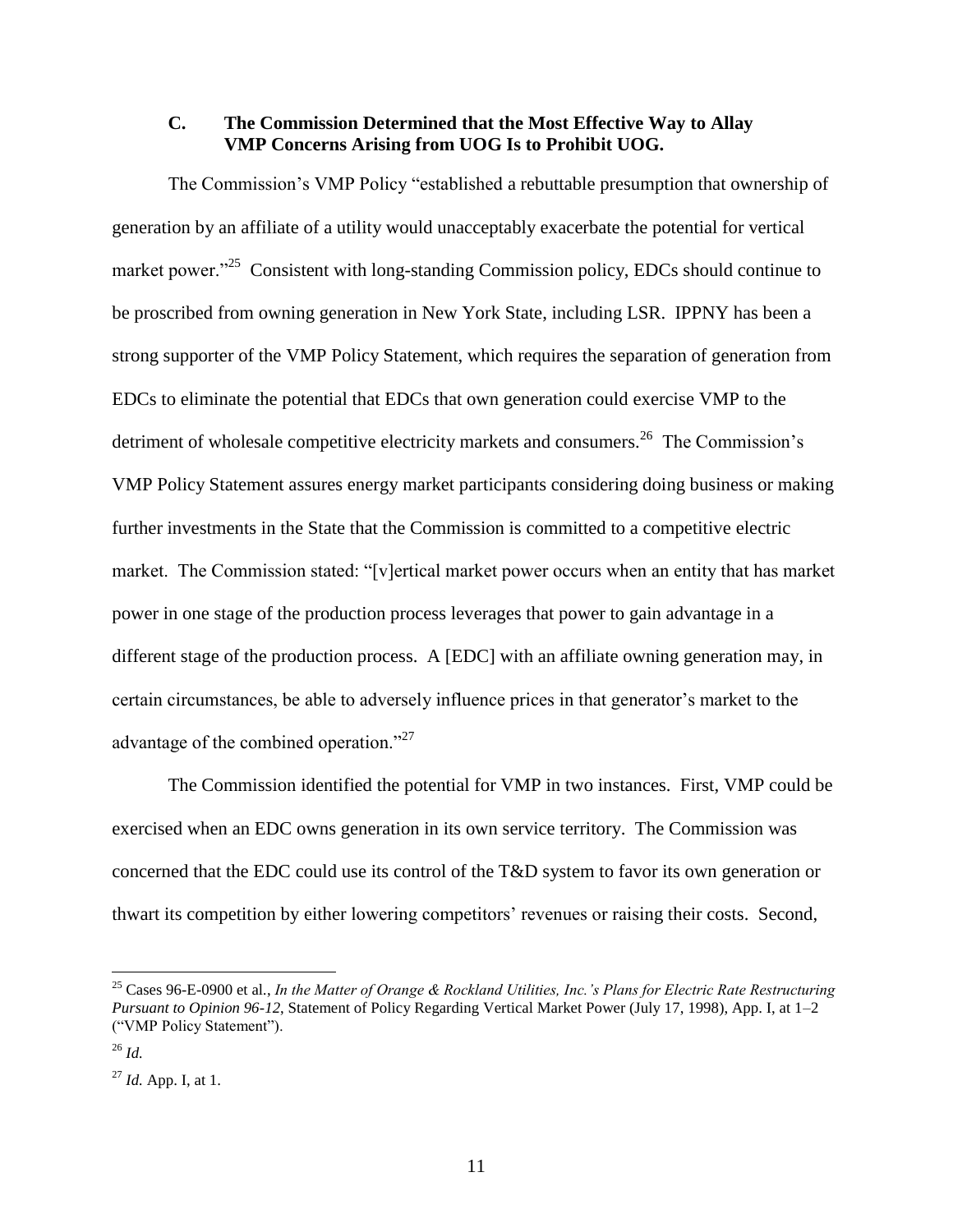VMP could be exercised when an EDC owns generation that is located on the high side of a transmission constraint. The Commission was concerned that the T&D utility could use its control of the transmission system to increase constraints and raise the value of its generating assets.

The Commission found that, in a wholesale or retail competitive model, generation and energy service functions should be separated from T&D, wherever feasible, to eliminate concerns related to the exercise of VMP and best meet the interests of ratepayers. The Commission determined that total divestiture of generation was the clearest way to allay concerns about VMP and avoid anti-competitive behavior (such as favored treatment of affiliates and cross-subsidies among affiliates in both competitive and monopoly environments).  $^{28}$ Finding that separating ownership of generation from T&D was preferable to seeking to rely upon regulatory controls and enforcement mechanisms because the latter was incapable of timely identifying and remedying the potential for abuse, the Commission established a rebuttable presumption that separation of these functions was required.<sup>29</sup> The first paragraph of the VMP Statement summarizes the Commission's findings:

> In creating a competitive electric market, the Commission has viewed divestiture as a key means of achieving an environment where the incentives to abuse market power are minimized. Recognizing that vigilant regulatory oversight cannot timely identify and remedy all abuses, it is preferable to properly align incentives in the first place. $30$

 $28$  Opinion 96-12 at 64-65.

<sup>&</sup>lt;sup>29</sup> VMP Policy Statement, App. I at 1.

<sup>30</sup> *Id.* (emphasis added.)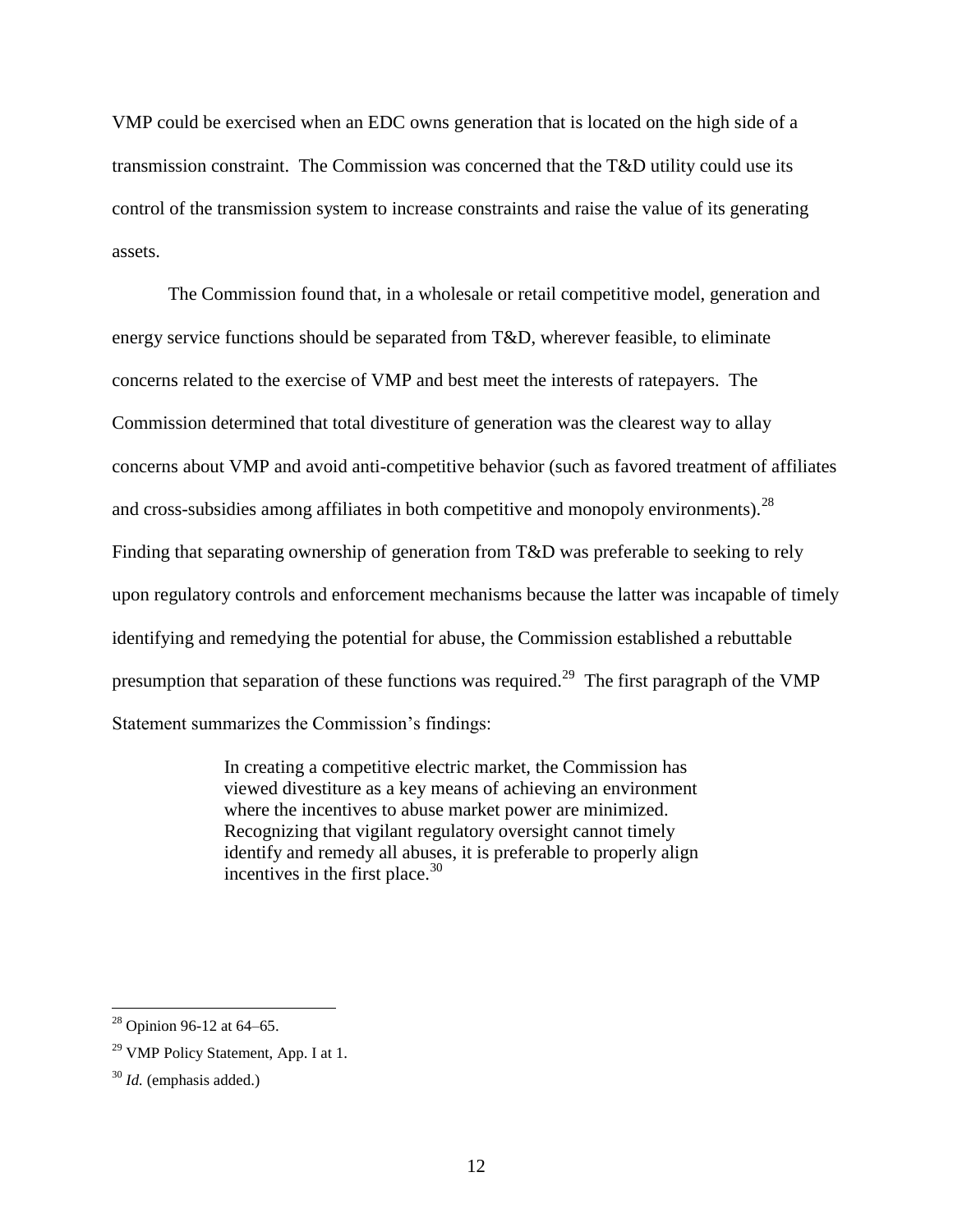In addition, the Commission stated that divestiture would help create a larger number of competing generating companies, which would result in a more dynamic market. $31$ 

The Commission therefore strongly encouraged the EDCs to divest their generation. It adopted VMP, a step which ultimately occurred and was sanctioned at the Commission in the utility-specific rate and restructuring cases. To avoid the adverse impacts that would result from the exercise of VMP on both the continued development of competitive markets and, concomitantly, consumers, the Commission established strict VMP guidelines in the VMP Policy Statement which expressly provide that the proponent of a proposal to own both transmission and generation would face a very high hurdle in its Section 70 proceeding, namely, it must overcome the rebuttable presumption that such dual ownership would unacceptably exacerbate the potential for VMP. The Commission ruled:

> To guard against undesirable incentives, a rebuttal [sic] presumption will exist for purposes of the Commission's Section 70 review of the transfer of generation assets, that ownership of generation by a T&D company affiliate would unacceptably exacerbate the potential for vertical market power. To overcome the presumption the T&D company affiliate would have to demonstrate that vertical market power could not be exercised because the circumstances do not give the T&D company an opportunity to exercise market power, or because reasonable means exist to mitigate market power. Alternatively, the T&D company would need to demonstrate that substantial ratepayer benefits, together with mitigation measures, warrant overcoming the presumption. $32$

The Commission's policy has been implemented with great success. Except in the limited instance of generation associated with addressing the steam system in New York City, the T&D utilities have divested their generation, the vast majority of new generation has been

 $31$  Opinion 96-12 at 65.

 $32$  VMP Policy Statement, App. I at 1–2.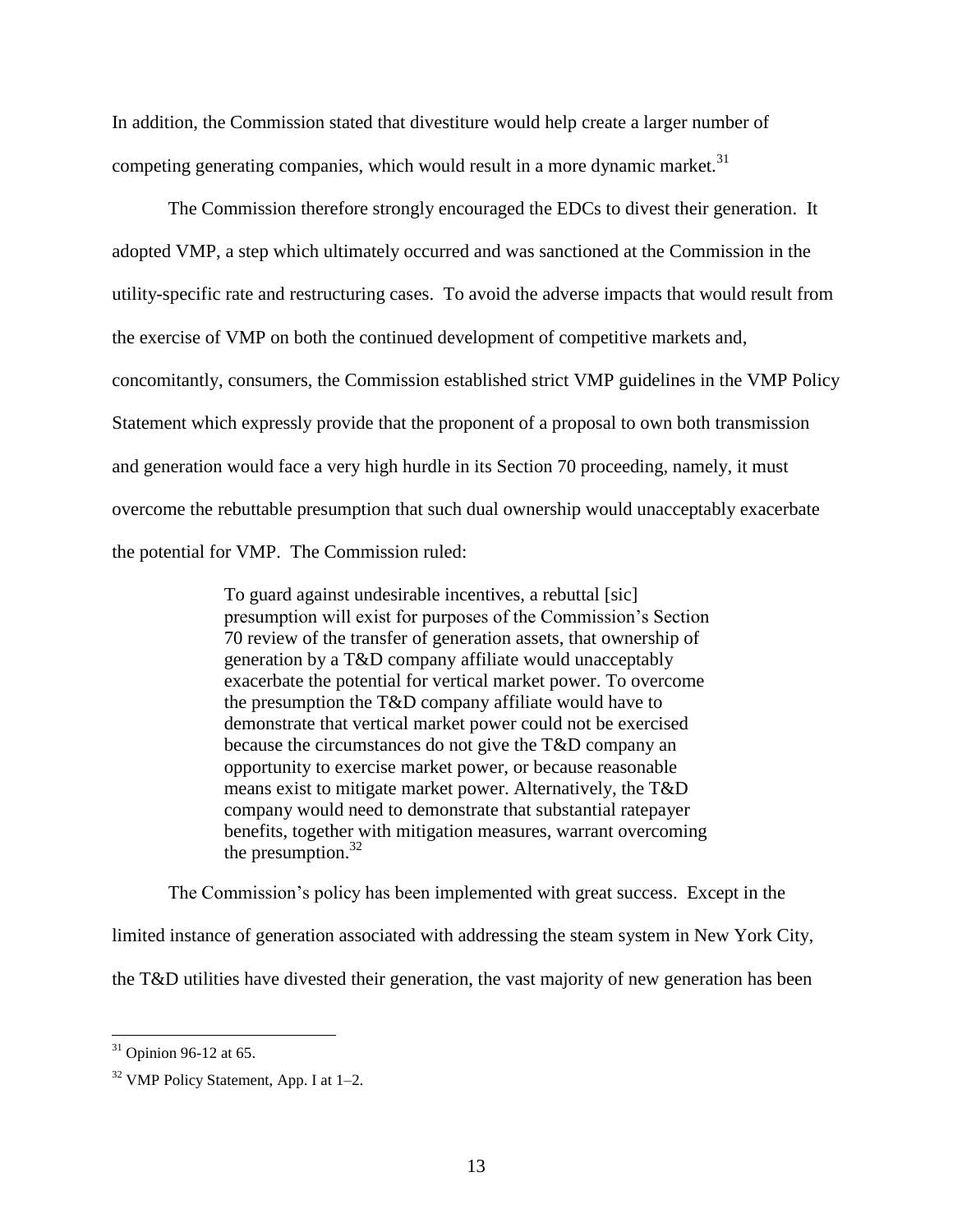developed by independent power producers, and a competitive wholesale electricity market now operates in New York.

The Commission subsequently has reaffirmed its VMP Policy Statement since the EDCs divested most of their generation approximately 15 years ago. In 2007, the Commission found the joint proposal to support the merger of National Grid and KeySpan to be deficient because it would have permitted National Grid to own generating facilities. In its order addressing the National Grid/KeySpan proposed merger issued on September 17, 2007, the Commission rectified this deficiency by identifying the additional requirement that, *inter alia*, National Grid must agree to divest the 2,450 MW Ravenswood generating facility portfolio as an express condition to approval of the merger.<sup>33</sup> In establishing this condition, the Commission noted, "[f]or more than 12 years, this Commission has taken numerous actions to develop competitive markets for generation products in New York. The long-term goal is that customers should be able to obtain generation products by paying prices resulting from a fully competitive generation market in lieu of regulated prices (or rates) based on the costs of generation."<sup>34</sup> Finding other alternatives insufficient to adequately address VMP concerns, the Commission held: "We agree with IPPNY and others that a decision by us to rely solely on regulatory solutions would signal and in fact would amount to a weakening of our resolve to ensure a competitive generation market and its attendant benefits."<sup>35</sup>

<sup>33</sup> Case 06-M-0878, *Joint Petition of National Grid PLC and KeySpan Corporation for Approval of Stock Acquisition and Other Regulatory Approvals*, Order Authorizing Acquisition Subject to Conditions and Making Some Revenue Requirement Determinations for KeySpan Energy Delivery New York and KeySpan Energy Delivery Long Island (Sept. 17, 2007).

<sup>34</sup> *Id.* at 128.

<sup>35</sup> *Id.* at 134.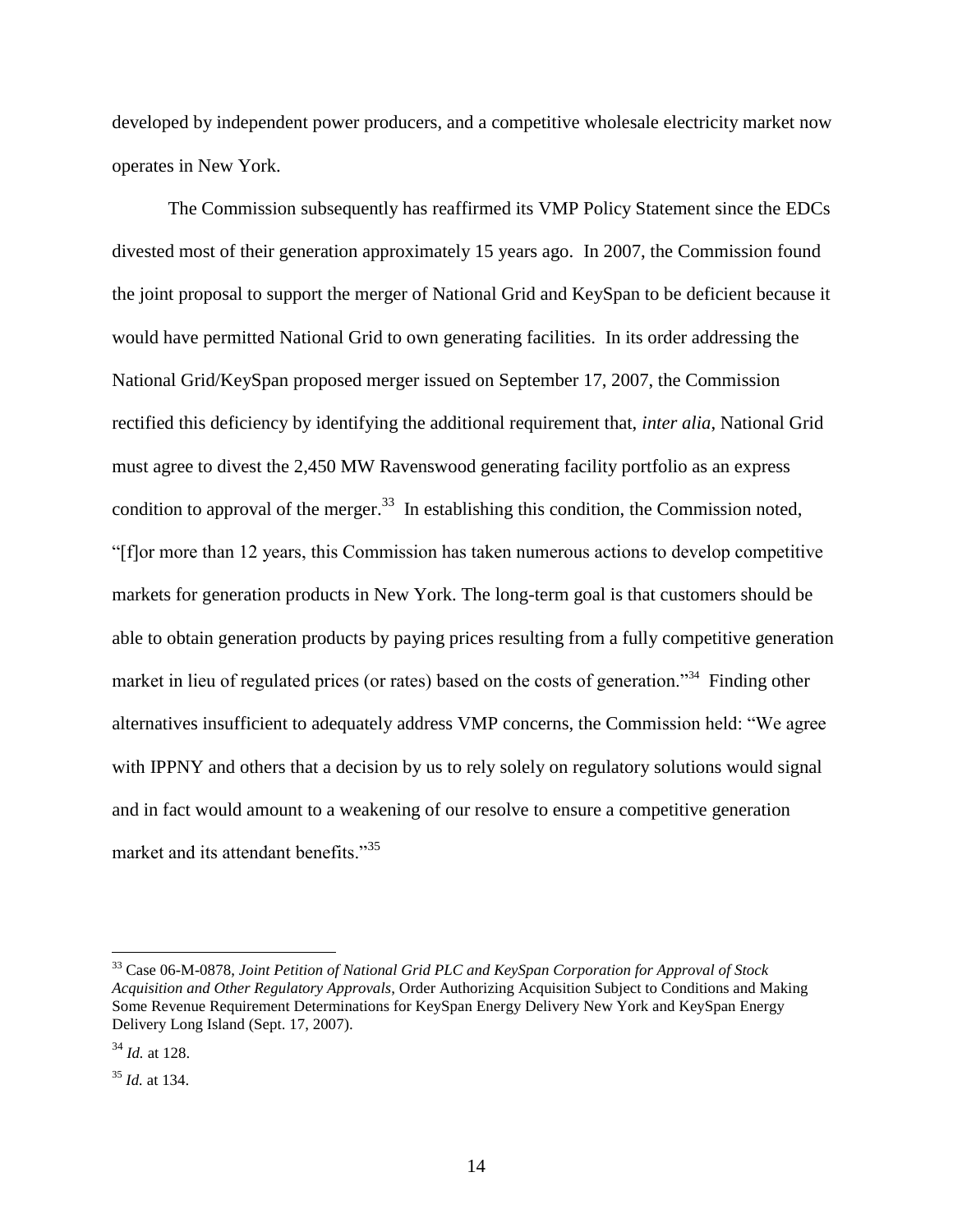The Commission also reaffirmed its VMP Policy Statement when it conditioned its approval of Iberdrola's acquisition of RGE and New York State Electric and Gas Corporation ("NYSEG") on the divestment of any and all fossil-fueled generating assets in New York State owned, and the prohibition of the future construction or acquisition of any fossil-fueled generation in New York, by Iberdrola and its affiliates.<sup>36</sup> While the Commission allowed NYSEG and RGE to develop a limited amount of wind generation in their service territories, such action was specific to the facts and circumstances of the merger at hand, was required to support the merger's approval (by providing substantial ratepayer benefits of \$275 million) and was contingent upon the generation being owned by affiliates separate from the EDC and the imposition of VMP mitigation measures.

The Commission should continue to prohibit EDCs from owning any generation facilities in New York State, including LSRs, to guard against the exercise of VMP so long as private investors are willing and able to develop projects in New York. Unlike the case in Iberdrola where it provided \$275 million in ratepayer benefits as a condition of the Commission's merger approval, there are no significant ratepayer benefits being offered by any EDCs that could not be provided by private investors to offset harm that will be caused by the EDCs' potential exercise of VMP if they own LSRs. Indeed, NYSERDA admits that its analysis shows that privatelyowned projects are the lowest cost solutions.<sup>37</sup>

At the LSR Technical Conference, some EDC representatives claimed that UOG provides more value to the State and ratepayers than privately owned generation because the value of

<sup>36</sup> Case 07-M-0906, *Joint Petition of Iberdrola, S.A., Energy East Corporation, RGS Energy Group, Inc., Green Acquisition Capital, Inc., New York State Electric & Gas Corporation and Rochester Gas and Electric Corporation for Approval of the Acquisition of Energy East Corporation by Iberdrola, S.A*., Order Authorizing Acquisition Subject to Conditions (Jan. 6, 2009).

<sup>37</sup> *Id.*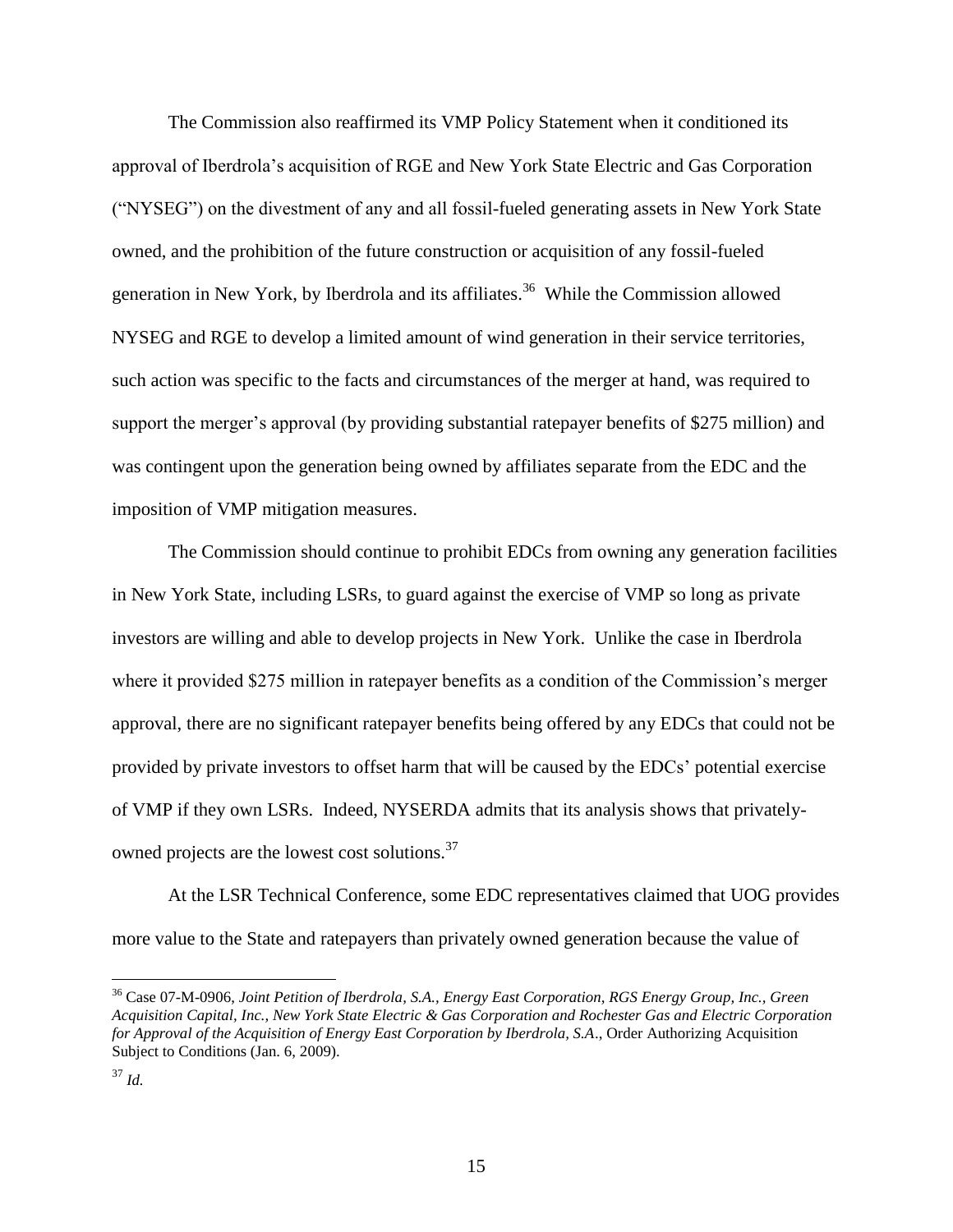UOG is captured for the State and ratepayers for the life of the project, but the value of privately owned generation terminates after contract expiration. This statement is not a valid basis to support UOG because there is no reason contracts could not be executed with private developers to ensure RECs are dedicated to New York State for the life of a project. As the Report states, "[s]olicitations may be structured to incorporate terminal value in the evaluation and encourage PPA bidders to offer proposals which provide terminal value (through options to extend the PPA term at specified prices and/or options to purchase the generator)."<sup>38</sup>

# **III. THE COMMISSION SHOULD REJECT ANY PROCUREMENT APPROACH THAT WOULD INSULATE LSRS FROM REAL TIME WHOLESALE ENERGY MARKET PRICES.**

NYSERDA's preferred procurement approach includes a structure whereby EDCs for the first time would enter into long-term bundled PPAs for energy and RECs. NYSERDA proposes, as an alternative, that a State entity procure RECs through long-term contracts that would provide a contract for differences ("CFD") pricing mechanism, whereby payments would vary inversely with energy prices.<sup>39</sup> NYSERDA prefers these approaches over the existing fixedprice REC pricing mechanism because PPAs and CFDs would reduce financing costs for the

 $\overline{a}$ 

Case 03-E-0188, *Proceeding on Motion of the Commission Regarding a Retail Renewable Portfolio Standard*, Order Authorizing Modifications to the Main Tier Solicitation Contract Term (July 2, 2014), at 3 n.3.

 $38$  Report at 134.

<sup>&</sup>lt;sup>39</sup> The Commission defined CFDs in its July 2, 2014, Order authorizing modifications to the Main Tier contract term:

A CFD contract provides a variable attribute (REC) payment that is tied to wholesale electric prices. When a renewable generator combines a REC payment with the payment it receives from selling its energy output into the New York Independent System Operator's (NYISO) spot market, the generator receives a combined revenue stream that is stable compared to the revenue stream it would otherwise get from the combination of a fixed-price REC payment with fluctuating wholesale energy prices. When wholesale energy prices fall, the generator gets an increase in his RPS incentive. When wholesale prices rise, the generator's incentive payment decreases.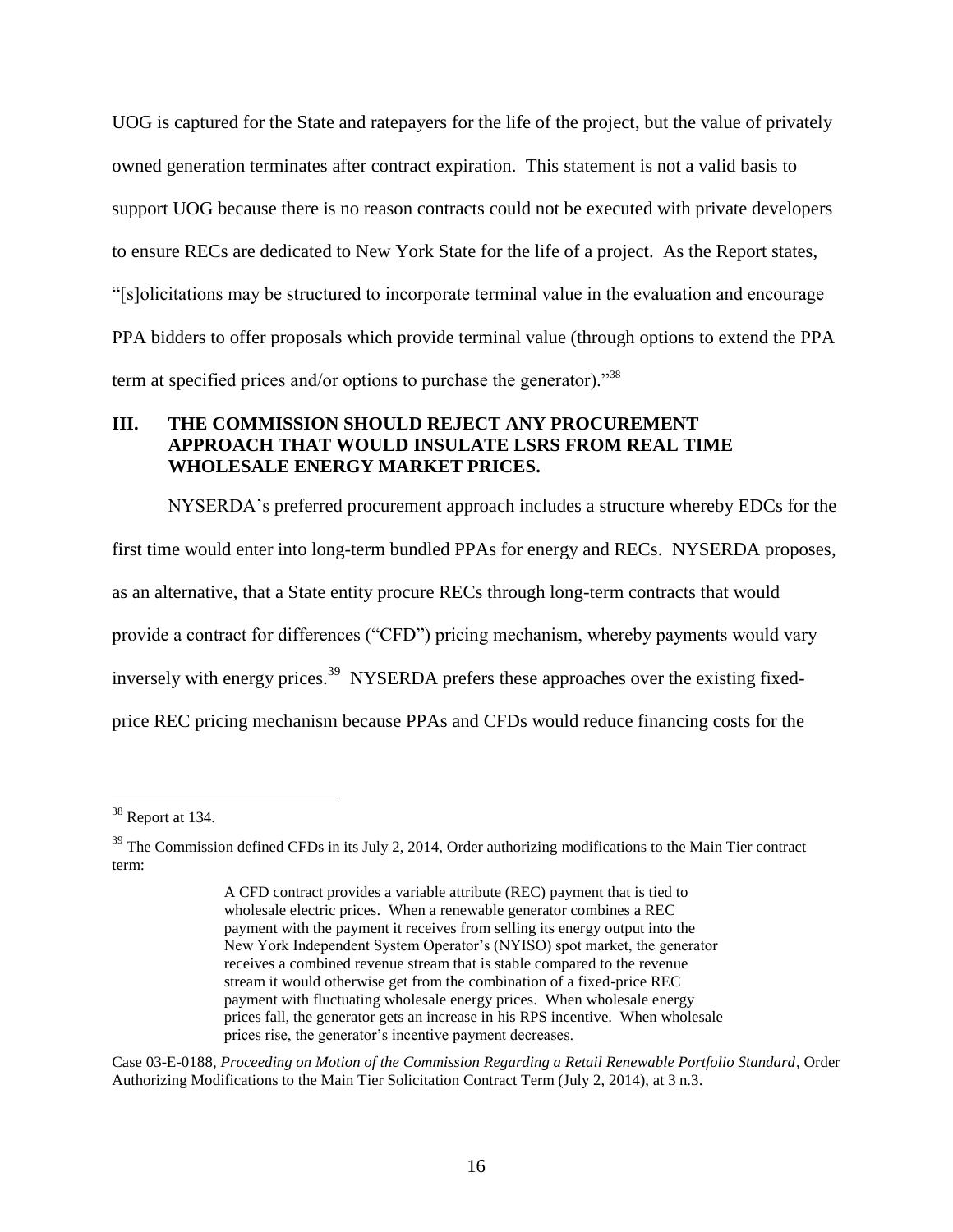development of LSRs by providing greater revenue certainty to LSR developers and would also provide a long-term hedge on energy prices to retail consumers.<sup>40</sup>

IPPNY has long opposed basing incentive programs on pricing mechanisms that insulate generators from competitive market prices, such as CFDs and long-term fixed price energy contracts. Moreover, while NYSERDA suggests the bundled PPA structure would provide a long-term hedge on energy prices for retail consumers, NYSERDA fails to address the fact that consumers will be fully exposed to higher payments when the locational based marginal prices ("LBMPs") fall (*e.g*., as has been the case this spring and summer in the face of very low natural gas prices). In short, these bundled PPAs shift the energy price risk from developers, who are in the best position to forecast and manage risk, to ratepayers. Indeed, the exposure to such risk will significantly undercut—if not entirely eliminate—any claimed benefits associated with reduced financing costs.

Equally important are the adverse system impacts that will result if such a structure was put into place. IPPNY has opposed bundled PPA contracts because they can make generators participating in these programs indifferent to market prices that may signal the need to reduce output or curtail service to assure the reliability of the electric system. By its very design, the wholesale electricity market structure in New York values energy when and where it is needed most. Divorcing the payment to the generator from the market price results in the generator choosing to keep operating when its output is harming the system. If generators are not responsive to market price signals and continue to operate when their output may threaten system reliability, the New York Independent System Operator ("NYISO") is forced to take out-of-

<sup>&</sup>lt;sup>40</sup> The State can also reduce financing costs to LSR developers by providing more low interest loans to LSRs through New York's Green Bank. The Clean Energy Fund Information Supplement indicates that one focus of the Green Bank includes LSR technologies and that the Green Bank has received proposals from utility scale projects.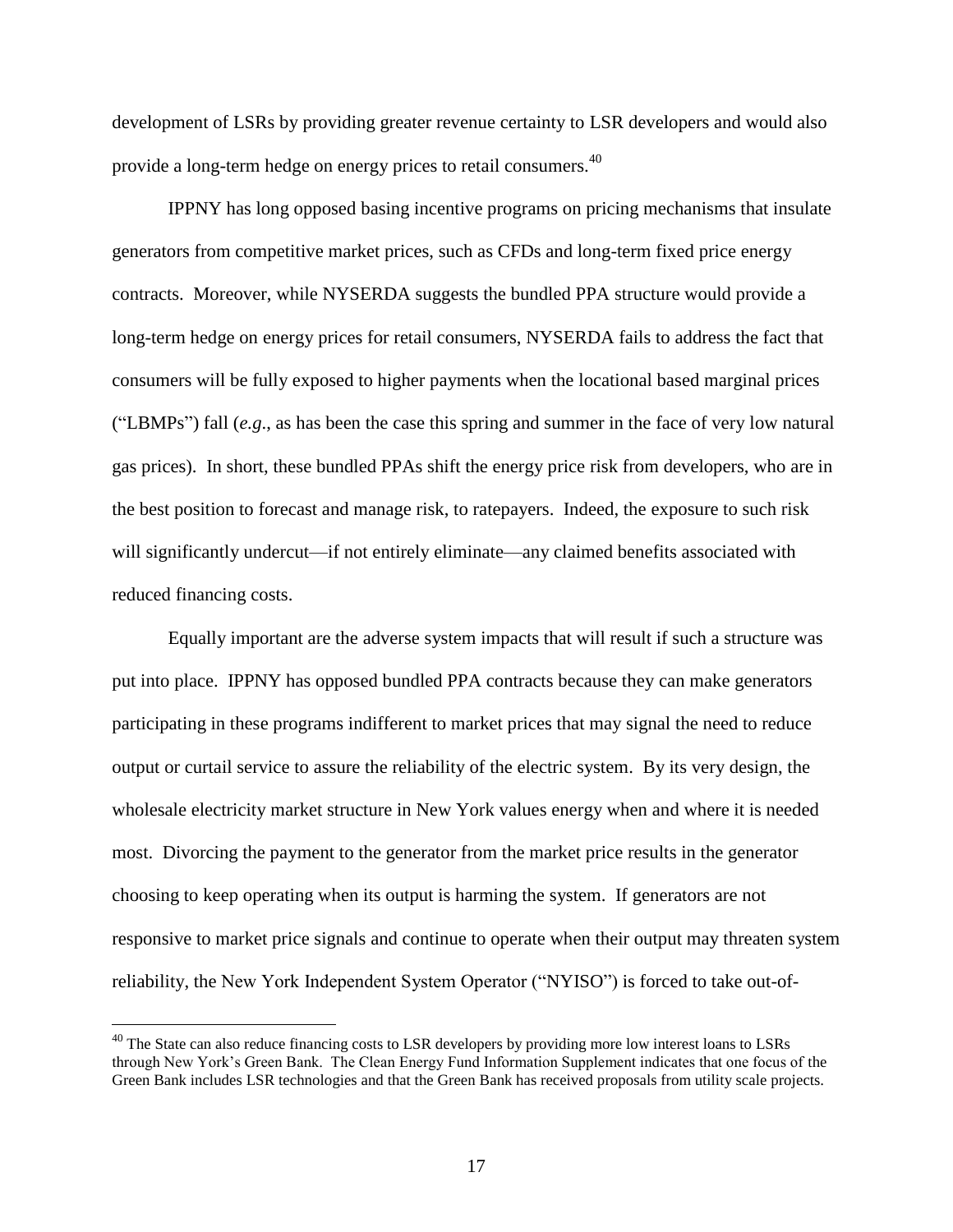market actions to maintain the reliability of the system. The costs of the NYISO's actions are not reflected in market prices but are recovered in additional uplift payments from consumers. This activity distorts competitive market price signals, harms the efficiency of the market, and is more expensive for consumers.

IPPNY has also raised the question of whether the Commission has jurisdiction to order EDCs to enter into contracts with renewable projects to acquire energy at wholesale. Recent United States Court of Appeals decisions have held that state regulatory commissions are preempted by the Federal Power Act from ordering utilities to sign contracts with wholesale generators that establish a wholesale rate.<sup>41</sup> Early in the development of the RPS program, the Commission considered long-term REC contracts with a CFD pricing mechanism. IPPNY objected to the use of CFDs in comments submitted previously to the Commission because that approach will harm the efficiency and competitiveness of wholesale electricity markets. IPPNY reiterates its prior comments for the Commission's consideration in this proceeding and notes that its concerns apply equally to long-term energy contracts.

By and large, traditional generators within the NYISO bid positive values for incremental energy because they can save fuel costs by reducing their generation levels. At any time that the NYISO markets produce a negative price, the market is indicating that one or more transmission elements on the electric system are overloaded and the NYISO does not have sufficient generation that can be backed down quickly enough to relieve the overload. In those instances,

<sup>41</sup> *See PPL EnergyPlus, LLC v. Hanna*, 977 F. Supp. 2d 372 (D.N.J. 2013), *aff'd sub nom. PPL EnergyPlus, LLC v. Solomon*, Nos. 13–4330, 13–4501, 2014 WL 4454999 (3d Cir. Sept. 11, 2014); *PPL EnergyPlus. LLC v. Nazarian,* 974 F. Supp. 2d 790, 840 (D. Md. 2013), *aff'd* 753 F.3d 467 (4th Cir. 2014). The New York Court of Appeals also held that the Commission is preempted by the Federal Power Act from ordering utilities to sign contracts with wholesale generators that are not qualifying facilities under the Public Utility Regulatory Policies Act of 1978. *Consolidated Edison Co. of NY, Inc. v. Pub. Serv. Comm'n. of NY*, 63 N.Y.2d 424 (1984), *appeal dismissed*, 470 U.S. 1075 (1985).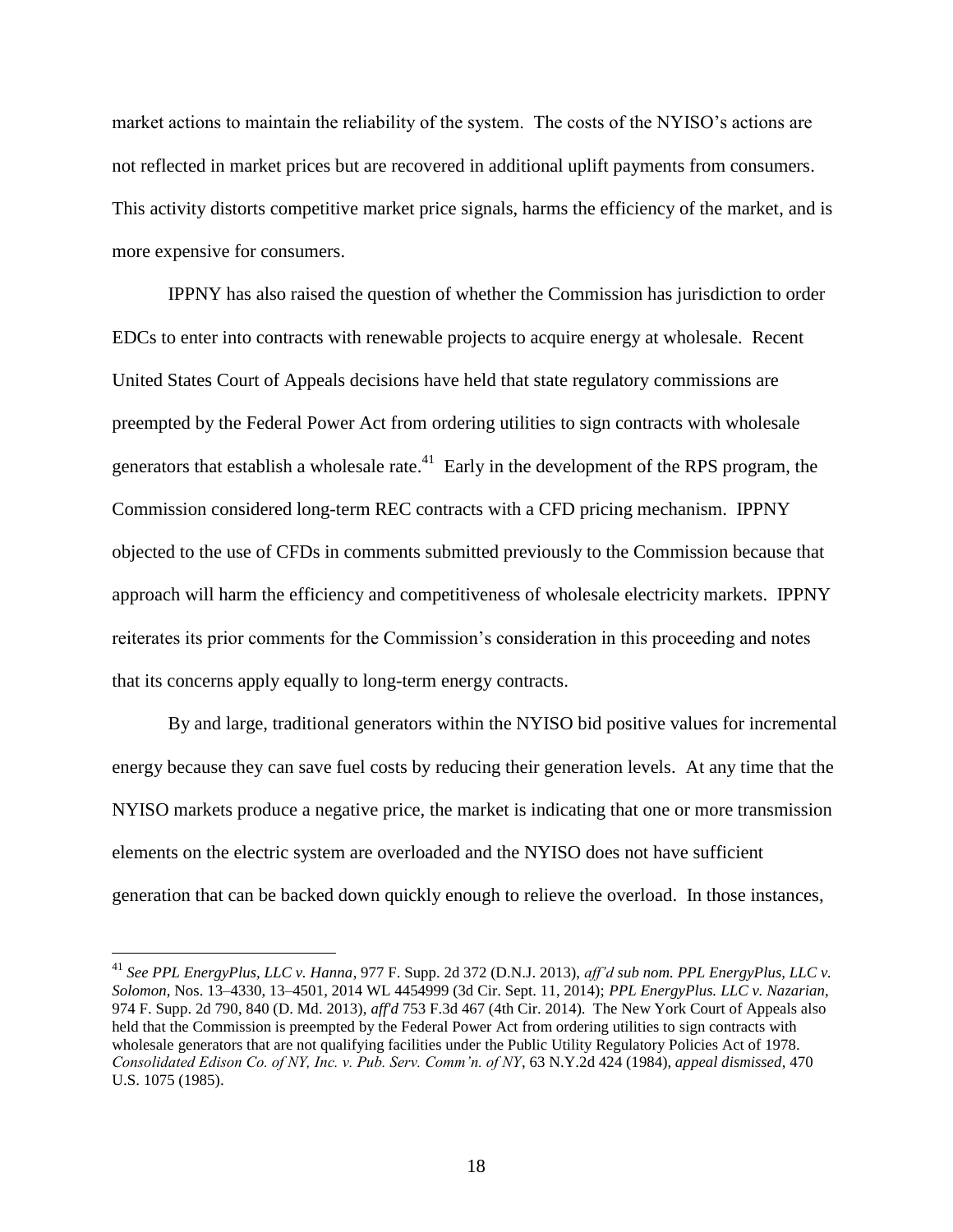the only way that the NYISO can relieve the overload is to back down the cheapest generation. It is important at these times that the generators' payments reflect the NYISO prices so that it will be in their economic interest to respond to the negative prices. Requiring LSR resources to be subject to the real-time prices ensures that they are serving their own best interests by reducing energy when that is needed by the system.

It is possible to use a more complicated variation of CFDs by attempting to determine the premiums that are implicit in each of the total price bids and to rank the bids based upon minimizing the premium. NYSERDA notes in its Report that "[s]olicitations can be implemented to take into consideration the value of energy based on location and transmission constraints, thus providing strong signals to renewable energy developers to site their projects in suitable locations."<sup>42</sup> However, this approach would require the REC purchaser to estimate future wholesale market revenues that would apply to each bidder in each location across the duration of its contract and thus calculate the future REC costs or benefits for when the price of power in a location is higher than the contract price, thereby giving ratepayers a REC-related credit instead of cost. Not only would the purchaser have to estimate wholesale energy costs in general, but it also would have to estimate the amount that each bidding renewable resource would deliver at different times of the year and at different times of the day and the value of the energy at the times that the resources are delivering the energy. Finally, the purchaser would be required to estimate the amount of installed capacity that each renewable resource would provide and the value of that capacity.

The CFD approach also is problematic because it is unlikely that the purchaser would be able to develop objective criteria for ranking and choosing among bidders. The use of CFDs, by

 $42$  Report at 70.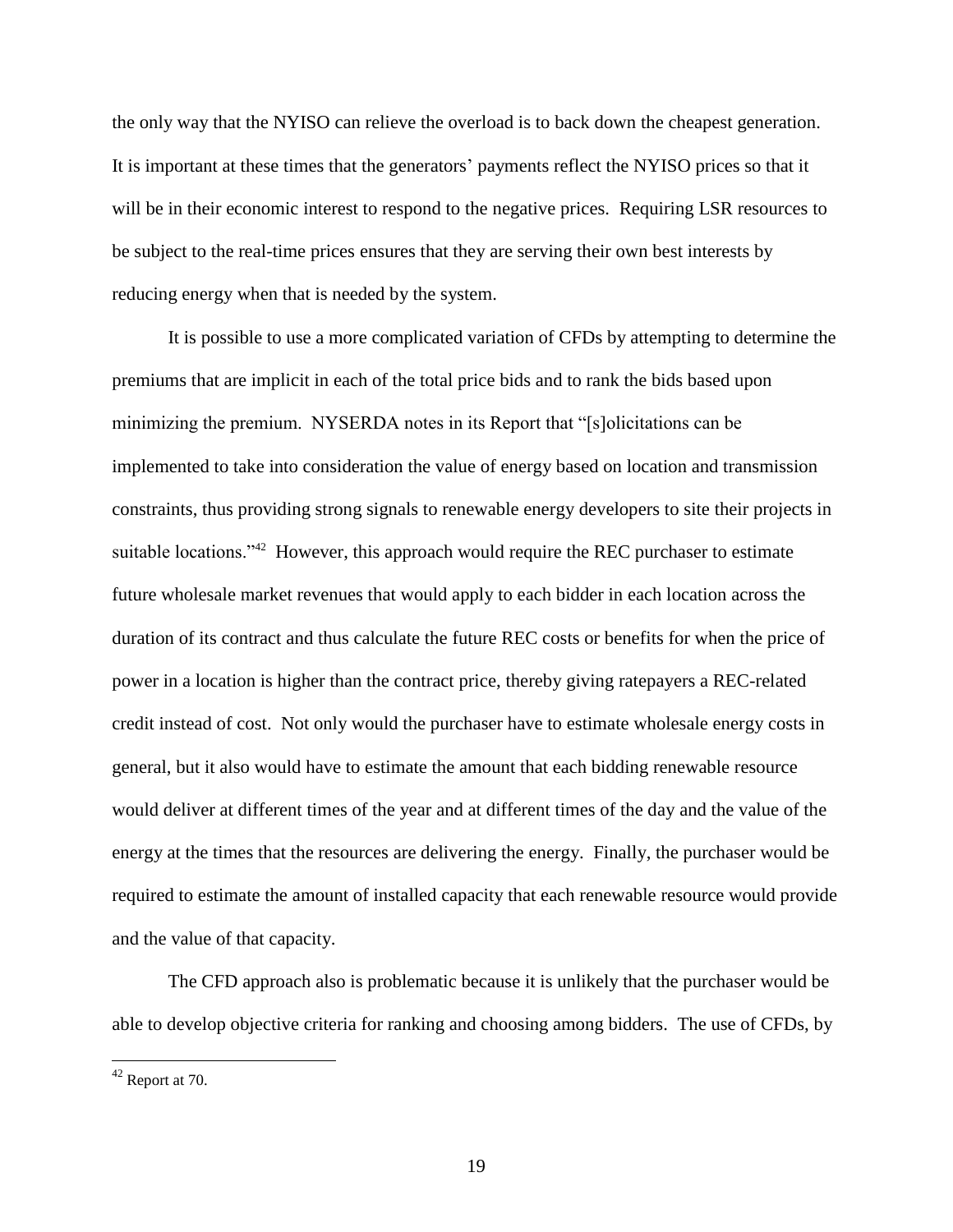their nature, requires myriad assumptions to be made about the underlying value of factors that will drive the wholesale value of energy and about each individual bidder's expected energy delivery.

In 2010, New York State Department of Public Service ("DPS") Staff proposed a CFD straw proposal that addressed some of the concerns that IPPNY raised in opposition to CFDs. In the event that the Commission decides to pursue a CFD approach—which, as detailed herein and in past IPPNY submission at length, it should not—such an approach must, at a minimum, include certain structural requirements to limit adverse impacts to reliability and the markets. Staff's proposal would index CFDs to monthly average real-time energy prices in Zone C. This approach would capture the broad market changes in the price of energy, without making resources immune to when and where they deliver energy. As the average Zone C price rises, the REC price would be reduced. Likewise, if the average Zone C price falls, the REC price would be increased. Since the adjustment to the REC is based upon the monthly average change in the Zone C price, it preserves the incentive to produce energy, when it is most valuable, while protecting consumers from paying for RECs if energy prices rise to levels where that payment no longer is necessary. Because REC payments would not vary with short-term fluctuations in energy prices, renewable resources would be encouraged appropriately to respond to market prices in the same manner as traditional resources competing in the energy market. The proposal also encouraged generators to locate their resources where the underlying value was highest because that would enable them to bid the lowest price relative to Zone C.

This approach would also reduce the risk of forecasting errors that could cause the purchaser to mistakenly select less efficient resources because the purchaser would only be

20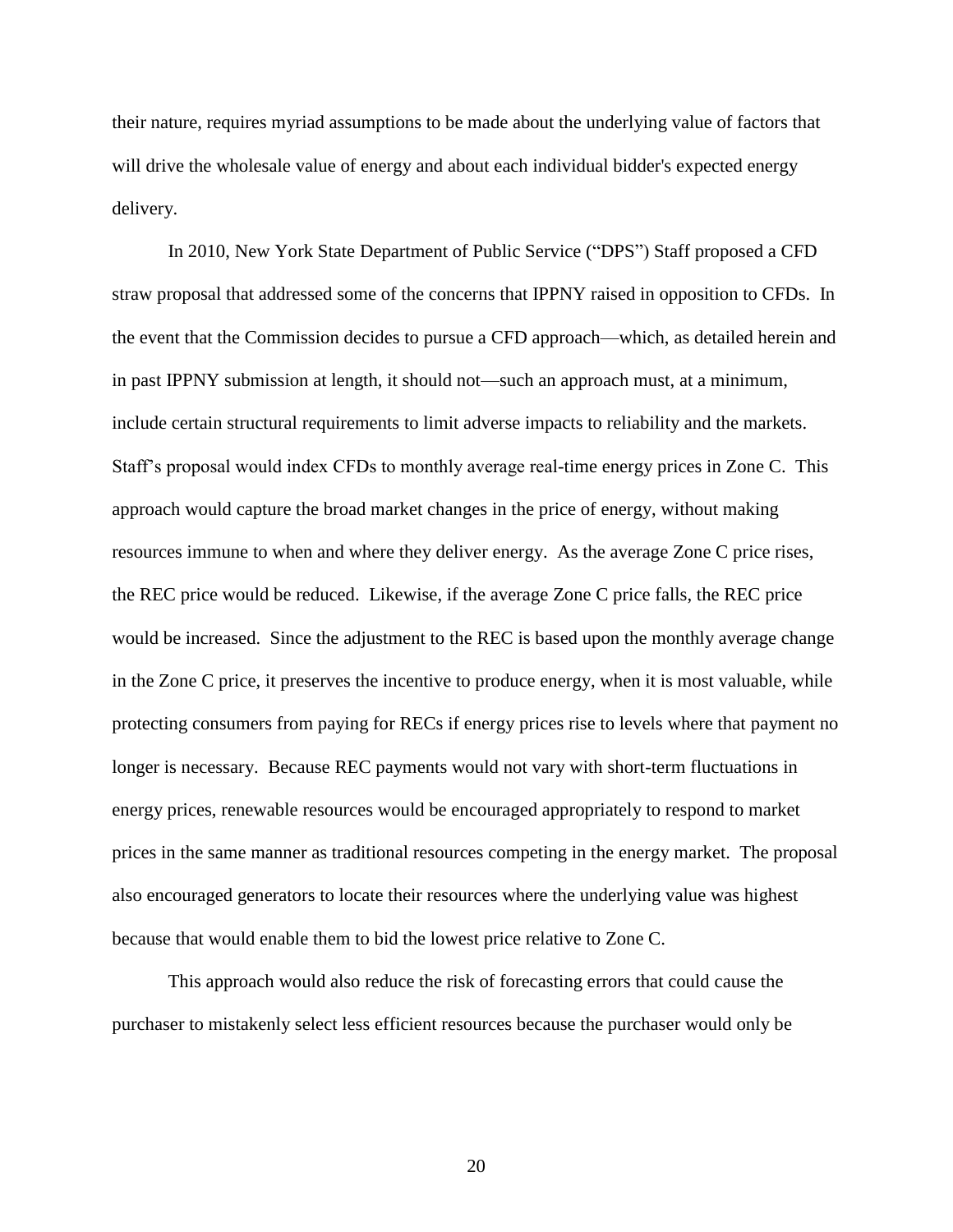required to forecast prices in Zone C to select winning bidders.<sup>43</sup> The bidders would be required to account for, and absorb, the differences between their location value and the value of energy in Zone C. It would also require the developers to account for the value of energy when the resource would be expected to generate and the average value of energy in Zone C. The bidders are in the best position to make these estimates and appropriately should bear the risk as to the ultimate accuracy of their estimates.

DPS Staff also proposed that CFD payments would only be made for MWhs produced during hours in which bus prices at the generator's location exceed zero. This approach would ensure that renewable resources are not encouraged to operate when the system has too much generating capacity on-line. Like all other resources participating in the NYISO's energy market, renewable resources should be required to make payments to the NYISO if they do not follow NYISO market signals and produce energy when prices are negative.

Though DPS Staff's CFD proposal provided important components to assuage many of the concerns that IPPNY raised in its comments, additional factors that the Commission should consider in deciding whether or not to adopt CFDs at this time still exist. First, Staff's CFD proposal still shifts the risk of low energy prices from developers to the purchaser and, ultimately, ratepayers, even though it protects ratepayers from energy price spikes such as those during the 2014 polar vortex. CFDs may not appear risky for ratepayers now because energy prices are relatively low and may likely rise thereby reducing the payments the purchaser will be required to make to winning bidders, although IPPNY would note, while the risk may be limited, the total payments ratepayers are forced to bear are higher if energy prices stay low and the fact

<sup>&</sup>lt;sup>43</sup> IPPNY notes that, if RPS solicitations are targeted to New York City and Long Island renewable resources, it would be more appropriate to use CFDs keyed off of real-time energy prices in New York City and Long Island Zones, rather than Zone C, due to the wide disparity between upstate and downstate capacity prices.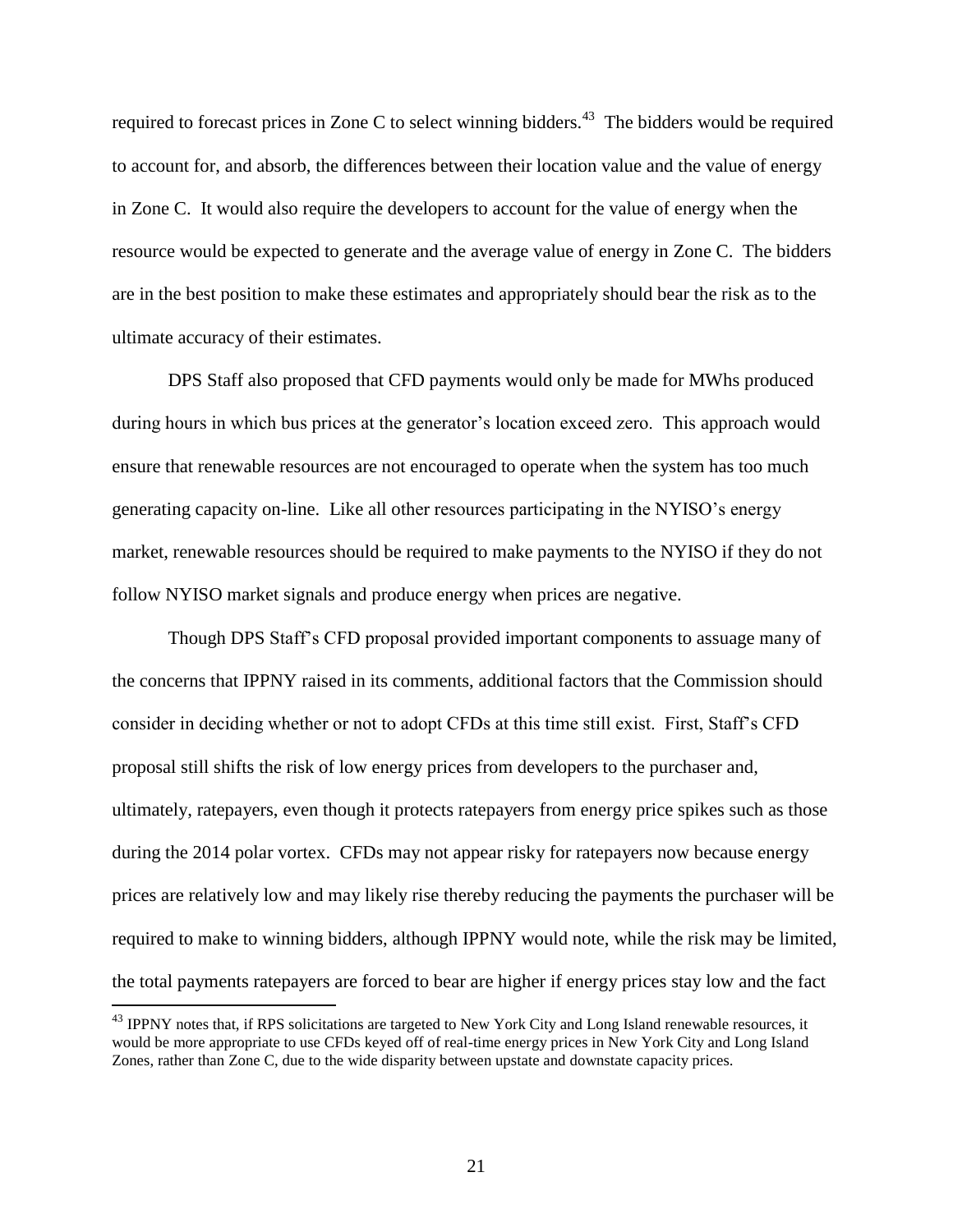that the ratepayers know about them in advance is likely to be of little solace. By the time CFDs are adopted and utilized in contracts, however, energy prices may have risen significantly. Ratepayers, thus, may face higher risk at that juncture that the prices could drop and the payment levels will be higher than expected. Moreover, the fact that energy prices ultimately may rise also may be taken into consideration by entities bidding under the existing RPS fixed price system, thereby eliminating any potential that the shift to a CFD based payment will provide ratepayers any savings even under today's relatively low energy prices. Conversely, ratepayers could be subject to a higher contract price if energy prices fall significantly. This tradeoff comes with the certainty that a CFD provides, but, admittedly, would provide greater revenue certainty to LSR developers.

IPPNY has sought to identify some of the core issues with a CFD structure but there may be other issues as well. Due to the complexity of this issue, IPPNY requests that, if the Commission is inclined to proceed with a CFD pricing mechanism, it should order DPS Staff to develop a white paper and hold a technical conference to examine how a REC-only procurement approach could be designed to reduce energy risk to LSR developers while ensuring LSRs are responsive to fluctuating wholesale energy market prices. The Staff white paper should be provided far enough in advance of the technical conference to allow interested parties to develop their own presentations in response, and these presentations also should be allowed to be provided at the technical conference. Additionally, the process should allow for initial and reply comments from interested parties after the technical conference.

## **IV. THE COMMISSION SHOULD ADOPT A TARGET-DRIVEN PROCUREMENT APPROACH TO PROVIDE GREATER CERTAINTY TO LSR DEVELOPERS AND LEGACY LSRS.**

As discussed in the Report, the Commission has not imposed binding incremental procurement targets on NYSERDA to procure RECs from LSRs. IPPNY supports shifting the

22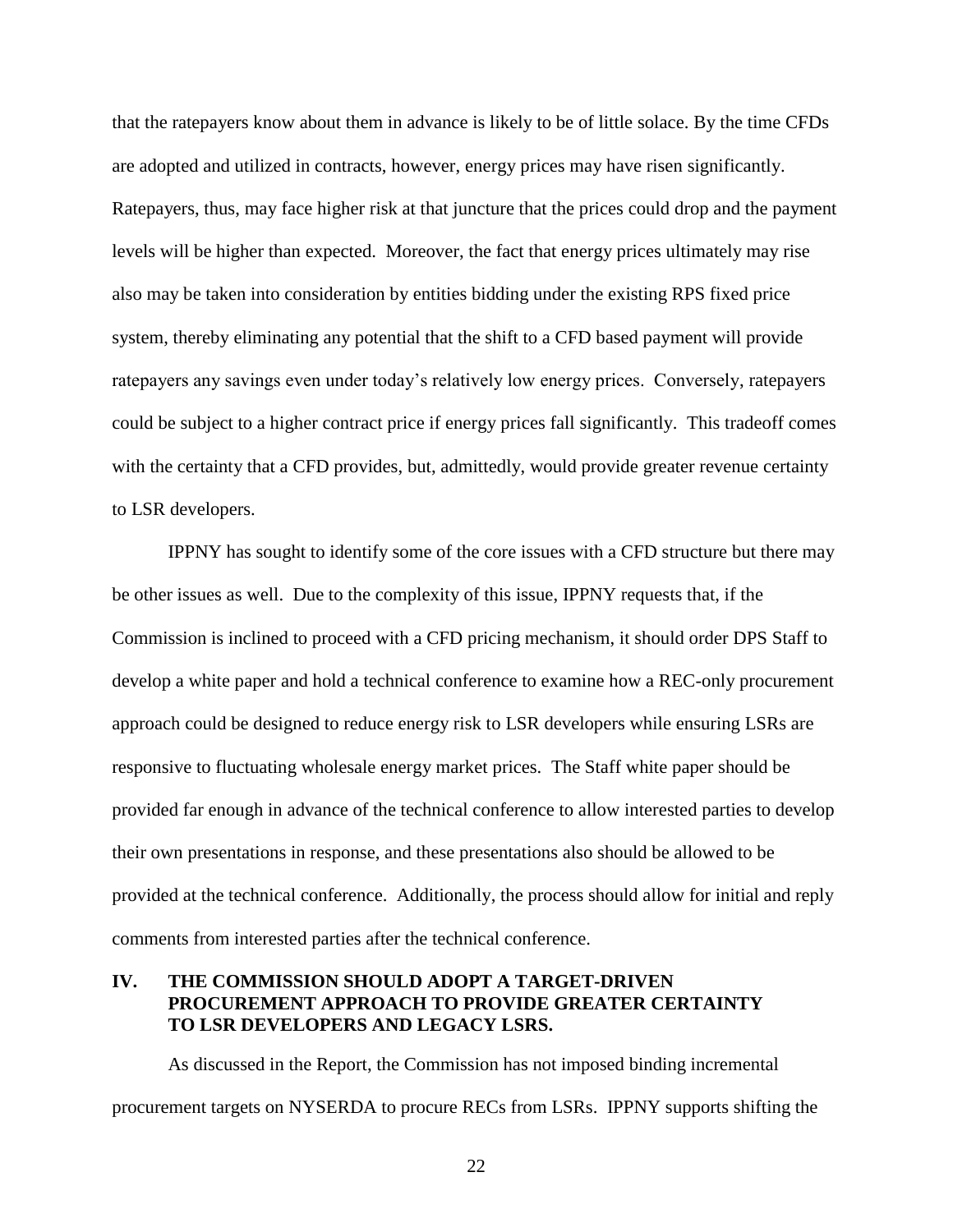procurement model away from the existing non-binding centralized approach to one where binding procurement obligations are placed on EDCs subject to a spending cap based on Commission-established annual budgets. EDCs should be required to procure RECs on an annual basis equivalent to a percentage of their retail distribution load requirements. EDCs should be required to procure RECs through long-term contracts to support development of new LSRs. To ensure compliance with EDC procurement obligations, the Commission should impose an alternative compliance payment ("ACP") mechanism which would require EDCs to pay a specified penalty for failing to meet their percentage REC targets. Any ACPs collected would be added to the following year's budget. This procurement mechanism will provide a clear signal to LSR developers of New York's commitment to provide a steady stream of incentives to encourage investment in project development and operations to meet the Commission's goals in a timely manner and ensure that ratepayer expenditures are bounded by the Commission's budget.

As the Report recognizes, the current RPS structure lacks commitments from LSRs whose benefits are accounted by the State toward meeting its goal but are not being compensated, in some instances, for those benefits. IPPNY agrees that the lack of a long-term requirement adds uncertainty for LSR developers, which is reflected in higher prices in procurement contracts. To have a continuity of investment, both existing and new independent in-State renewable energy resource projects should be eligible for the LSR incentive program. Obtaining new resources will allow the State to continue to make progress toward meeting its renewable goals. Providing incentives to existing resources will help ensure that the existing progress towards the State's goal is maintained and that associated investment is retained in a viable and sustainable manner in the State.

23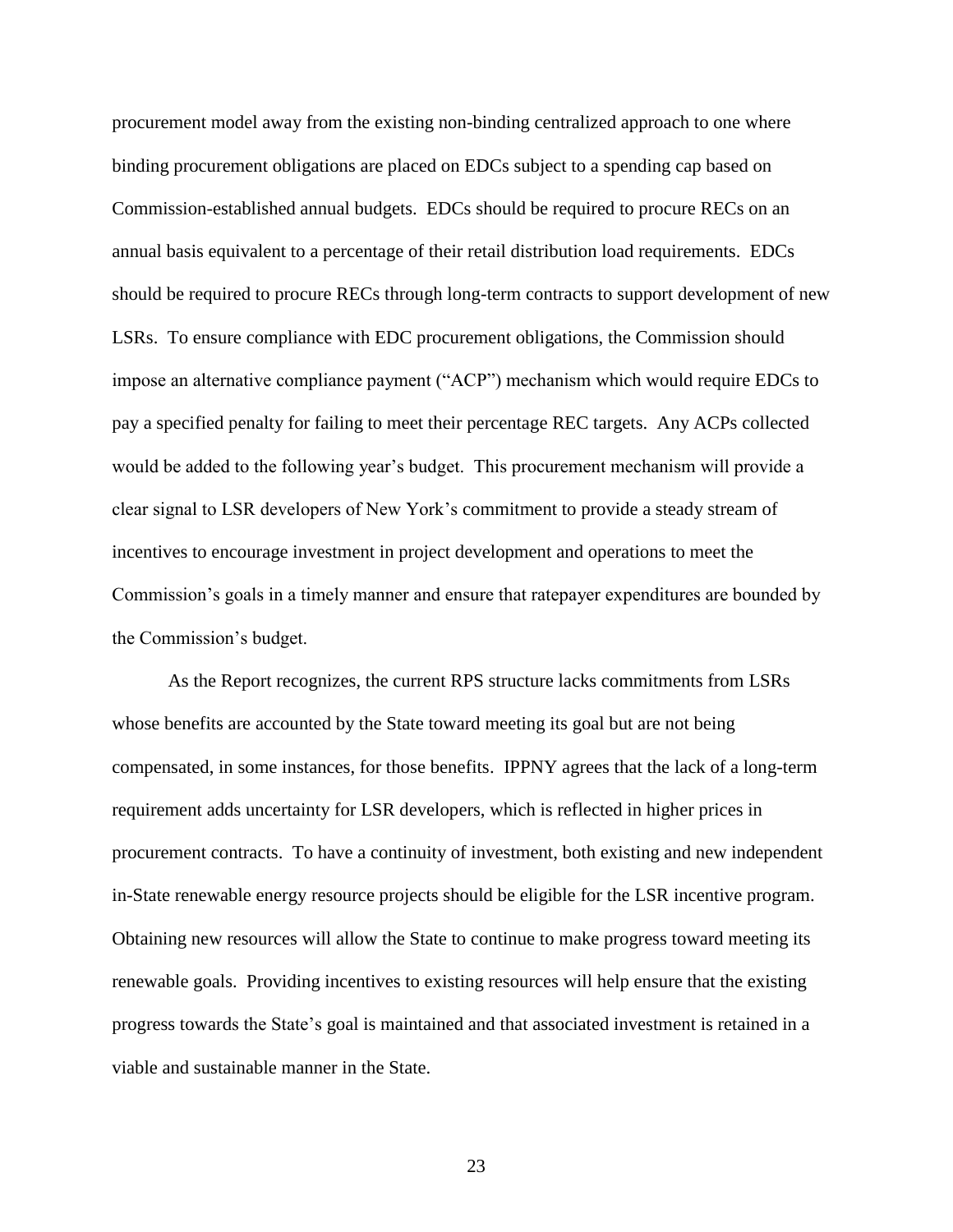Resources coming off of NYSERDA contracts should be able to renew a REC contract at the prevailing market rate. Otherwise, when contracts with existing resources expire, the overflow of RECs into the voluntary renewable market would saturate that market and put downward pressure on the price of RECs. Additionally, out-of-State sales could increase, further eroding the baseline of renewable energy in this State. To reach the targeted renewable goals without substantially increasing the cost of the program, it is important that we not "lose ground" off the baseline unnecessarily. EDCs could begin running standard REC auctions where existing projects bid to sell RECs to EDCs. These auctions could be designed to ensure EDC purchases are maintained at a level to meet their percentage targets, with non-bypassable charges to ensure recovery of costs. Alternatively, or in addition, a spot market for RECs could be developed in New York to provide a market for legacy LSRs to sell their RECs to EDCs. This market could be new, or it could involve strengthening the current voluntary market, and done in such a way that there are market-based signals for renewable energy in the State.

## **V. THE COMMISSION SHOULD MAINTAIN AND EXPAND LSR INCENTIVE ELIGIBILITY FOR PRIVATELY-OWNED RENEWABLE RESOURCES.**

Consistent with Section 1-103(12) of the New York State Energy Law, renewable energy resources under the LSR program and the Clean Energy Fund should include "sources which are capable of being continuously restored by natural or other means or are so large as to be useable for centuries without significant depletion and include but are not limited to solar, wind, plant and forest products, wastes, tidal, hydro, geothermal, deuterium, and hydrogen." RPS Main Tier program eligibility<sup>44</sup> also includes in-State facilities that utilize biogas, biomass, liquid biofuel,

<sup>44</sup> Case 03-E-0188, *Proceeding on Motion of the Commission Regarding a Retail Renewable Portfolio Standard*, Order Approving Implementation Plan, Adopting Clarifications, and Modifying Environmental Disclosure Program (April 14, 2005), Amended App.B, at 1–3.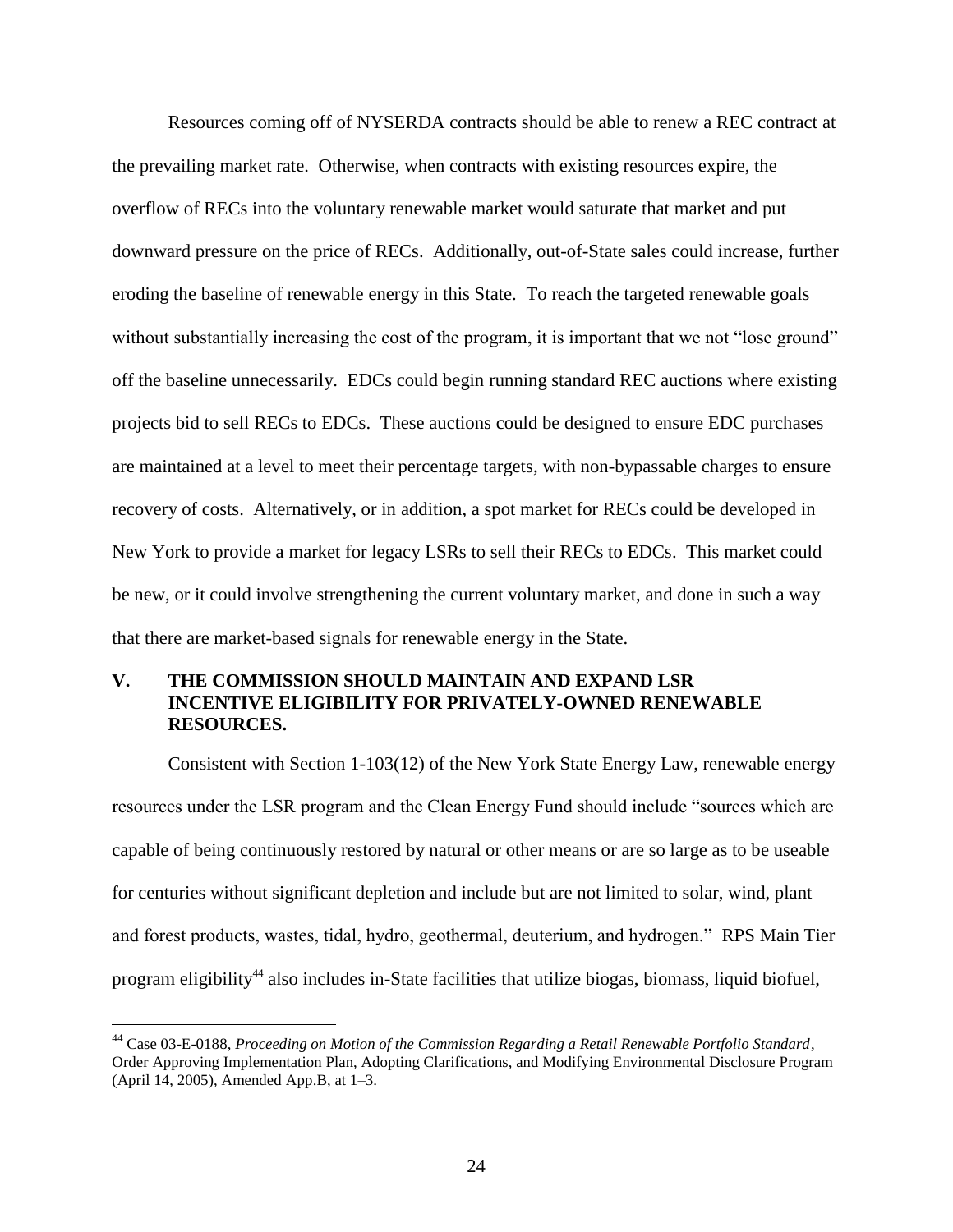fuel cells, hydroelectricity (30 MW or less with no new storage impoundment), solar, tidal ocean, wind, as well as maintenance resources. Fuel cells, solar and wind also are eligible under the RPS Customer-Sited Tier. In deciding which in-State technologies should be eligible for incentives under the LSR program and the Clean Energy Fund, the Commission should build upon the list of technologies that are enumerated in that Energy Law definition. There has been no demonstration that any technologies, such as fuel cells, that are currently eligible for RPS incentives should become ineligible for such incentives.

The RPS program eligibility should be expanded under the LSR program to encourage independent in-State hydro facilities that have counted towards the RPS goals to date. One way to aid additional responsible hydroelectric development in New York State is to provide LSR incentives to independent in-State hydro assets, regardless of vintage, that are smaller-scale runof-river resources, which often have been deemed low-impact by an independent entity. The operating characteristics of today's smaller-scale lower-impact hydro are often much different from when these facilities first were developed. To become certified, for example, hydro owners voluntarily make significant capital and operational investments to reduce the environmental impacts of their facilities. Once the investments are completed, these facilities then must undergo a rigorous review to prove that they have satisfied numerous low-impact criteria, including river flows, water quality, fish passage and protection, watershed protection, threatened and endangered species protection, cultural resource protection, recreation, and facilities recommended for removal. These standards are based on the most recent, and most stringent, mitigation measures recommended for hydro dams by expert state and federal resource agencies, even if those measures are not a requirement for operating.

25